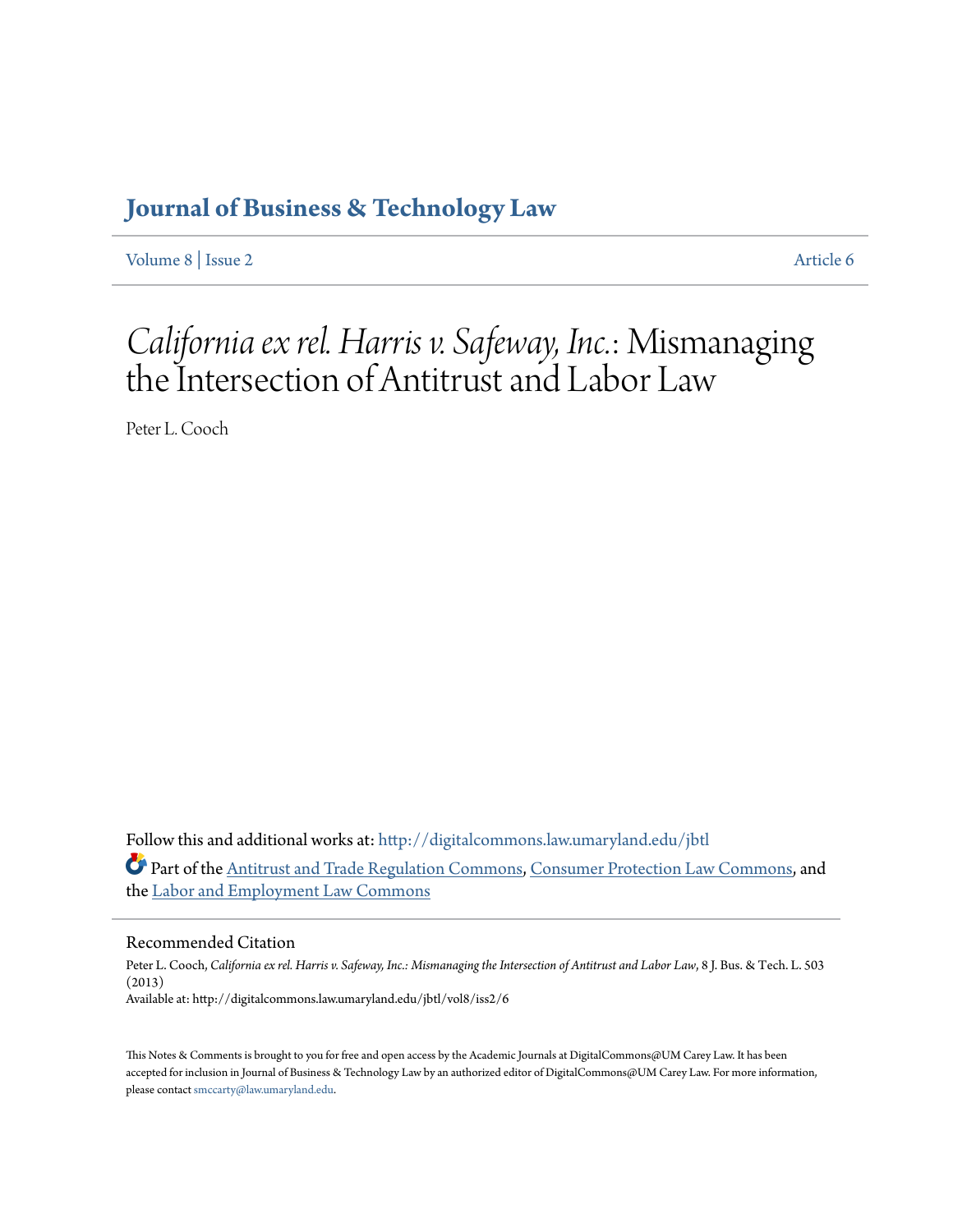**Peter L. Cooch**\*

# **California ex rel. Harris v. Safeway, Inc.: Mismanaging the Intersection of Antitrust and Labor Law**

# **INTRODUCTION**

In *California ex rel. Harris v. Safeway*, *Inc.*,<sup>1</sup> the United States Court of Appeals for the Ninth Circuit, sitting en banc, considered whether the nonstatutory labor exemption insulated a multiemployer bargaining unit's temporary revenue sharing provision from antitrust scrutiny, and if not, which Sherman Act  $\S$  1 standard of review applied.<sup>2</sup> The court held that summary condemnation, whether as a per se violation or on a "quick look" analysis, was improper because the rule of reason standard of review governed the inquiry.<sup>3</sup> By continuing the federal courts' preference for avoiding false positives over formalistic line drawing, the court properly linked antitrust challenges of intricate collective bargaining arrangements to the rule of reason.<sup>4</sup> Applying the rule of reason standard allows courts to sufficiently analyze the complex economics of temporary revenue sharing provisions and avoid condemnation of beneficial business practices.<sup>5</sup>

Despite its liberal application of the rule of reason standard, the court inappropriately declined to broaden the scope of antitrust law's nonstatutory labor exemption.<sup>6</sup> As a result of the court's narrow interpretation, multiemployer bargaining units face unnecessary antitrust liability exposure when using revenue sharing provisions during collective bargaining.<sup>7</sup> Thus, the Ninth Circuit created an imbalance of bargaining power between employer and union, increasing the costs

**Journal of Business & Technology Law 503** 

<sup>© 2013</sup> Peter L. Cooch

 <sup>\*</sup> J.D. 2013, University of Maryland Francis King Carey School of Law; B.S. Finance 2010, University of Maryland. The author would like to thank his fellow editors of the *Journal of Business & Technology Law* for their guidance and support.

 <sup>1. 651</sup> F.3d 1118 (9th Cir. 2011).

<sup>2.</sup> *Id.* at 1122.

<sup>3.</sup> *Id.* at 1134, 1137.

<sup>4.</sup> *See infra* Part IV.A

<sup>5.</sup> *See infra* Part IV.A.

<sup>6.</sup> *See infra* Part IV.B.

<sup>7.</sup> *See infra* Part IV.B.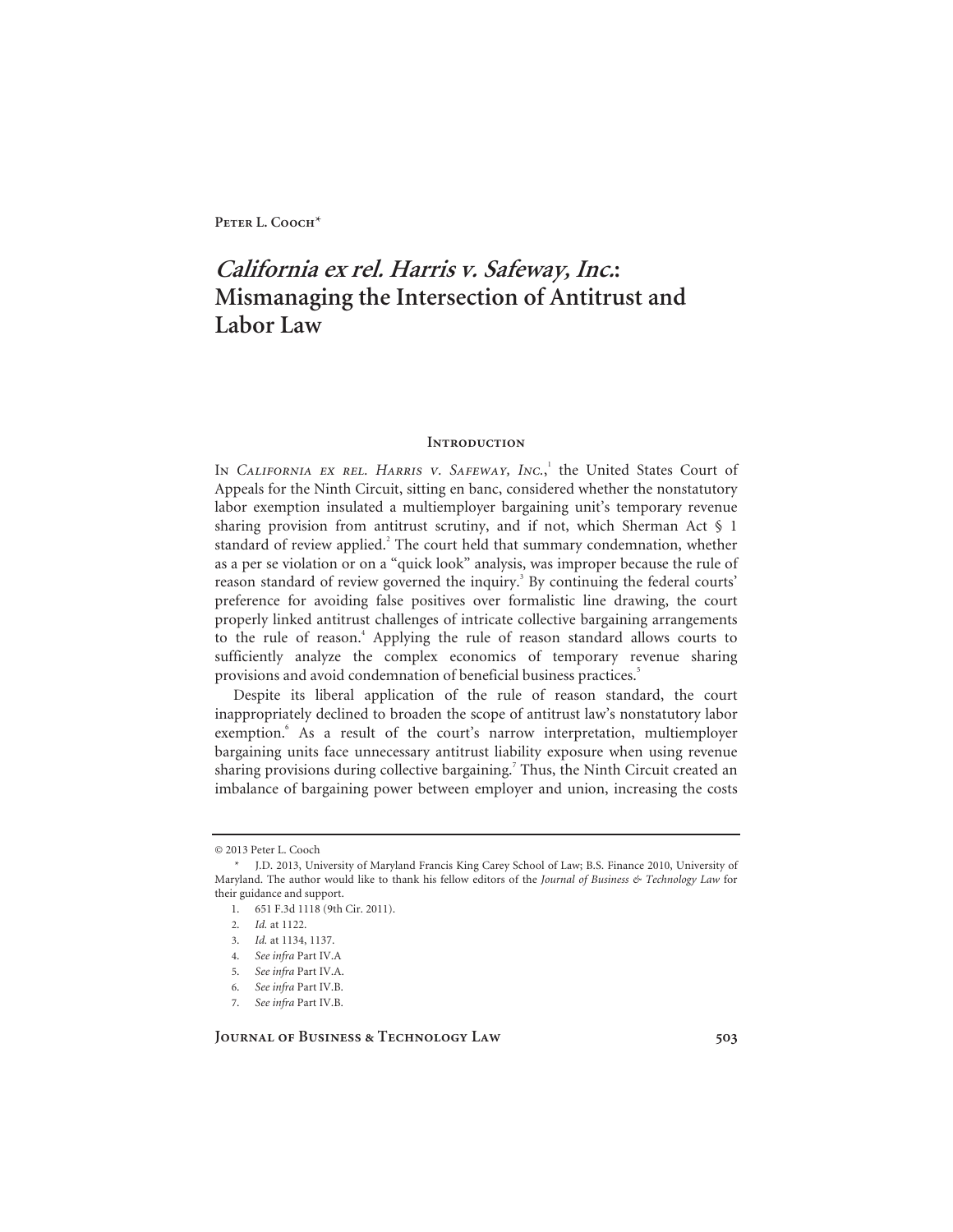of labor negotiations and undermining fair collective bargaining.<sup>8</sup> Alternatively, applying the nonstatutory labor exemption to temporary revenue sharing provisions would further antitrust and labor policy by avoiding false positives, reducing litigation costs, and encouraging mutually beneficial negotiations.<sup>9</sup>

# **I. The Case**

# *A. Factual Background*

With their current collective bargaining agreement expiring in October of 2003, three of Southern California's largest supermarket chains, Ralphs, Albertson's and Vons, formed a multiemployer collective bargaining unit  $(MEBU)^{10}$  to negotiate a new labor contract (CBA) with the United Food and Commercial Workers labor organization (UCFW).<sup>11</sup> A month before the old labor contract expired, the grocers executed two Mutual Strike Assistant Agreements (collectively the "Agreement")<sup>12</sup> to prepare for the upcoming negotiations.<sup>13</sup> The employers, in anticipation of union whipsaw tactics, $14$  agreed to abide by a revenue sharing provision (RSP) and lock out all union employees within forty-eight hours of a strike.<sup>15</sup> In addition, the RSP included Food 4 Less, a supermarket not privy to the disputed contract.<sup>16</sup> Food 4 Less agreed to the RSP because its own labor agreement would expire in the near

<sup>8.</sup> *See infra* Part IV.B.

<sup>9.</sup> *See infra* Part IV.B.

<sup>10.</sup> Multiemployer bargaining units form when several employers in one industry join together to collectively negotiate with a union. Comment, *Employer Withdrawal from Multiemployer Bargaining Units: A Proposal for Self-Regulation*, 130 U. PA. L. REV. 689, 689 (1982). Typically, both employers and unions favor the use of multiemployer bargaining units to facilitate efficient negotiations. *Id.* Once the National Labor Relations Board, a federal regulatory agency, certifies a multiemployer bargaining unit with each party's consent, employer and union can begin negotiations. *Id.* at 690.

<sup>11.</sup> Cal. *ex rel*. Lockyer v. Safeway, Inc., 371 F. Supp. 2d 1179, 1182 (C.D. Cal. 2005), *aff'd in part and rev'd in part by* Cal. *ex rel.* Brown v. Safeway, Inc., 615 F.3d 1171 (9th Cir. 2010), *aff'd in part and rev'd in part by* Cal. *ex rel.* Harris v. Safeway, Inc., 615 F.3d 1118 (9th Cir. 2011) (en banc). As one of the nation's largest labor unions, the UFCW represents over 1.3 million workers in retail food and clothing industries, meatpacking, poultry and other food processing industries, and health care, garment, chemical and distillery industries. Brief of Amici Curiae United Food and Commercial Workers International Union 1, Cal. *ex rel.* Brown v. Safeway, Inc., 615 F.3d 1171 (9th Cir. 2011) (Filed No. 08-55671, No. 08-55708), 2009 WL 2824441, at \*1.

<sup>12.</sup> The two agreements were identical in substance, except each applied to a different labor organization. *Lockyer,* 371 F. Supp. 2d at 1182 & n.1.

<sup>13.</sup> *Id.* at 1182.

<sup>14.</sup> Whipsaw tactics are stratagems designed to act as economic weapons by exerting pressure on one employer within a multiemployer bargaining unit. In *California ex rel. Harris v. Safeway, Inc.*, the union employed selective strikes and picketing during the lockout. 651 F.3d 1118, 1140 (9th Cir. 2011) (Kozinski, J., dissenting) (citing Int'l Bhd. of Boilermakers v. NLRB, 858 F.2d 756, 760 (D.C. Cir. 1988)).

<sup>15.</sup> *Lockyer*, 371 F. Supp. 2d at 1182.

<sup>16.</sup> *Id.*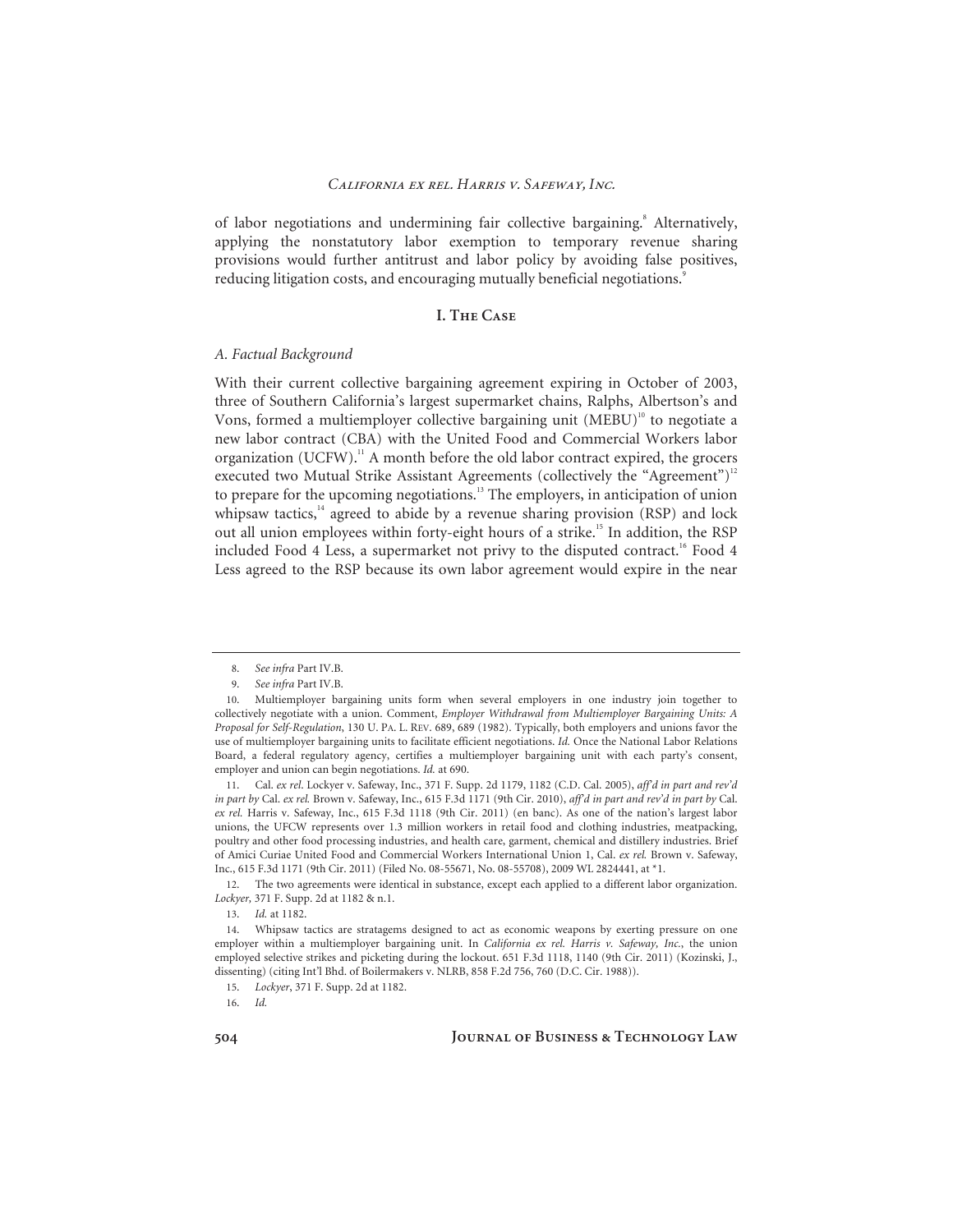future.17 With negotiations upcoming, Food 4 Less had a strong interest in the current dispute's outcome.<sup>18</sup>

By agreeing to the RSP, the individual grocers were hedged against lost revenues from any targeted whipsaw tactic; if the union picketed a particular grocer, reducing that grocer's revenues, the harmed party would have received compensation from the other benefiting grocers.<sup>19</sup> The RSP employed a fixed formula of limited duration to calculate shared revenues.<sup>20</sup> Essentially, the agreement required any member earning revenues above its historical market share to reimburse fifteen percent of excess revenues to the whipsaw victims.<sup>21</sup> The RSP applied to revenues accrued from the week in which the strike commenced until two full weeks following the end of the strike. $22$ 

On October 11, 2003, negotiations broke down and the UCFW went on strike, picketing select supermarkets.<sup>23</sup> The impasse lasted over four months, ending in February 2004. $^{24}$  As required by the RSP, Ralphs and Food 4 Less paid the other supermarkets approximately \$142 million in excess revenue acquired during the strike period and another \$4.2 million for the two-week period following the strike.<sup>2</sup>

# *B. Procedural History*

On February 2, 2004, the State of California filed a complaint alleging that the MEBU members violated U.S. antitrust law, specifically Sherman Act  $\S$  1, by engaging in an unlawful combination and conspiracy in restraint of interstate trade and commerce.<sup>26</sup> The grocers moved for summary judgment on the ground that the RSP was immune from antitrust scrutiny under the nonstatutory labor exemption.<sup>27</sup> The district court denied the motion, holding that the RSP was beyond the scope of the nonstatutory labor exemption.<sup>28</sup> In addition, the district court denied California's motion for summary judgment in which California argued that the RSP

27. *Harris*, 651 F.3d at 1124.

28. *Id.*

<sup>17.</sup> *Harris*, 651 F.3d at 1142.

<sup>18.</sup> *Id.*

<sup>19.</sup> *Lockyer*, 371 F. Supp. 2d at 1182.

<sup>20.</sup> *Id.* ("[B]eginning at '12:01 a.m. on the Monday at the start of the week in which the strike or lockout ... commences and continuing for two ... full weeks following the week in which each strike or lockout ends.'").

<sup>21.</sup> *Id.* at 1197.

<sup>22.</sup> *Id.* at 1182.

<sup>23.</sup> *Id.* 

<sup>24.</sup> *Id.*

<sup>25.</sup> *Id.*

<sup>26.</sup> *Id.* at 1181. California sought a permanent injunction and attorney's fees. Cal. *ex rel.* Harris v. Safeway, Inc., 651 F.3d 1118, 1124 n.5 (9th Cir. 2011).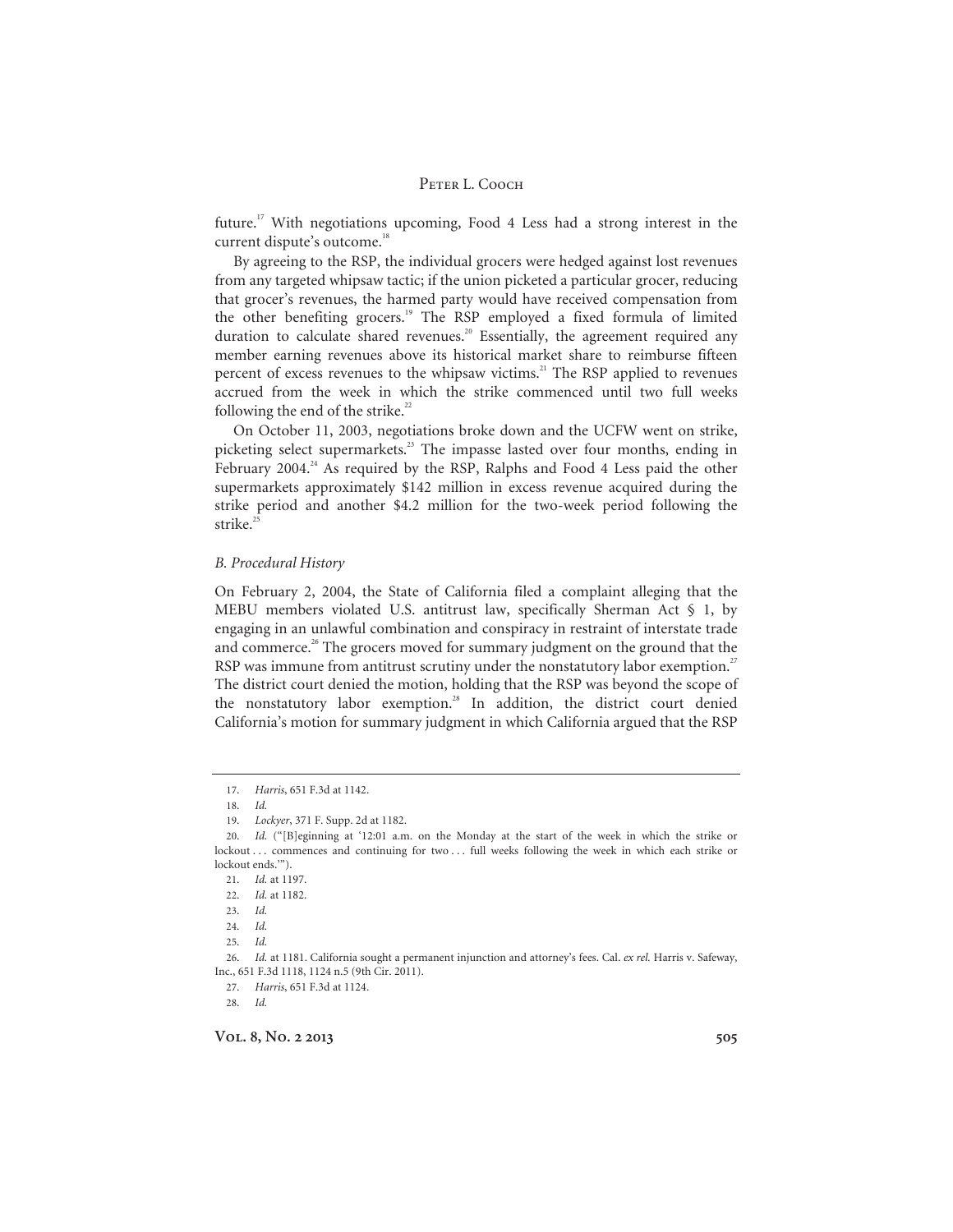was a per se violation of § 1 or, alternatively, that it was unlawful under the "quick look" analysis.<sup>29</sup>

While preserving the right to appeal, the parties stipulated to the entry of final judgment for the grocers after California agreed not to pursue liability for a violation of § 1 of the Sherman Act under a full rule of reason analysis, and the defendants agreed not to pursue various affirmative defenses except the nonstatutory labor exemption.<sup>30</sup> In accordance with the parties' stipulations, the district court entered judgment in favor of the grocers.<sup>31</sup>

California appealed, arguing that the RSP was per se unlawful under § 1 or, alternatively, under "quick look" analysis.<sup>32</sup> In addition, the MEBU cross-appealed, arguing that the nonstatutory labor exemption applied.<sup>33</sup> On appeal, the Ninth Circuit held that the RSP violated the Sherman Act under a "quick look" analysis and the defendants' actions were not exempt under the nonstatutory labor exemption.<sup>34</sup> Pursuant to Circuit Rule 35-3, a majority of the judges voted to rehear the case en banc.<sup>35</sup>

#### **II. Legal Background**

By the late nineteenth century, the Industrial Revolution had brought about significant social and economic changes to the United States.<sup>36</sup> Cooperation and aggregation among large firms threatened to hinder robust economic competition.<sup>37</sup> Thus, in 1890, Congress passed the Sherman Antitrust Act (Sherman Act) to

37. *Id.*

**506 Journal of Business & Technology Law** 

<sup>29.</sup> The defendants renewed their motion for summary judgment on the nonstatutory labor exemption, which was denied a second time. *Id.*

<sup>30.</sup> *Id.* Although unclear in the opinion, the State of California was most likely unwilling to pursue the case under the rule of reason standard due to the extensive resources necessary to fully litigate a case under this standard. *See* Jennifer E. Gladieux, *Towards a Single Standard for Antitrust: The Federal Trade Commission's Evolving Rule of Reason*, 5 GEO. MASON L. REV. 471, 471–72 (1997) ("[A]pplying [the rule of reason] can be difficult because significant judicial costs are entailed in undertaking a complete factual inquiry, including the costs of gathering evidence on varied industries, performing a market analysis, and interpreting business rationales."); Steven C. Salop & Lawrence J. White, *Economic Analysis of Private Antitrust Litigation*, 74 GEO. L.J. 1001 (1986) (examining the effect of increased litigation expenses and declining government enforcement on private antitrust litigation).

<sup>31.</sup> *Harris*, 651 F.3d at 1124.

<sup>32.</sup> *Id.*

<sup>33.</sup> *Id.*

<sup>34.</sup> Cal. *ex rel*. Brown v. Safeway, Inc., 615 F.3d 1171, 1202 (9th Cir. 2010), *aff'd in part and rev'd in part by*  Cal. *ex rel.* Harris v. Safeway, Inc., 615 F.3d 1118 (9th Cir. 2011) (en banc).

<sup>35.</sup> Cal. *ex rel*. Brown v. Safeway, Inc., 633 F.3d 1210, 1211 (9th Cir. 2011).

<sup>36.</sup> *See* Myron W. Watkins, *The Sherman Act: Its Designs and Its Effects*, 43 Q. J. ECON. 1, 1–3 (1928) ("[T]o realize that the last generation was the first to learn to look upon affairs from this *national* viewpoint *habitually . . .* but reflected the change in the scope of economic intercourse from local and sectional markets to national markets . . . By the Act of July 2, 1890, called the Sherman Act, Congress for the first time exerted its paramount authority so as to make every species of business conducted in the national sphere subject to a common rule. The subject matter of that common rule was the method of organizing trade and industry.").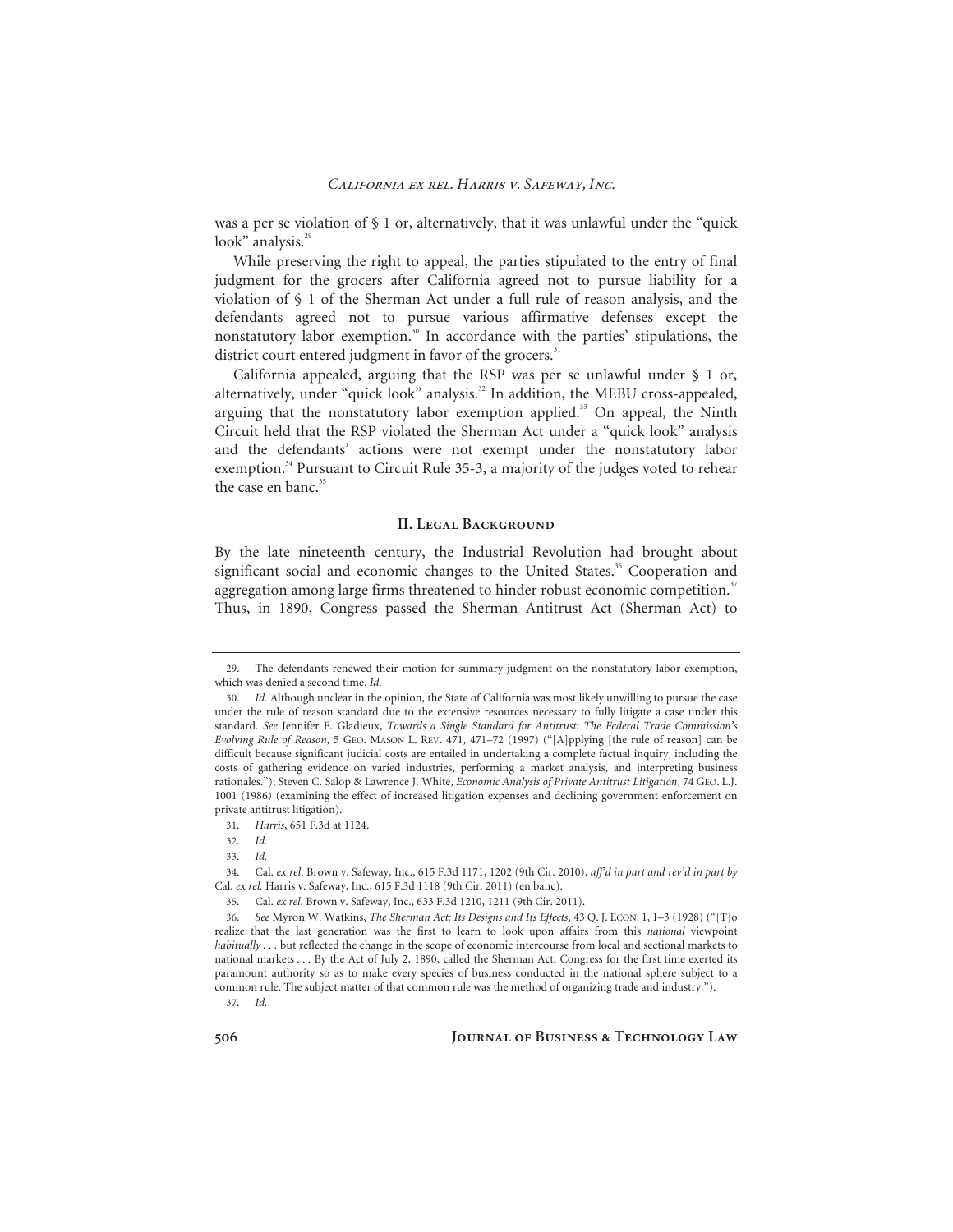combat the harmful effects of excessive industrial concentration and promote competition.<sup>38</sup> Sherman Act § 1 prohibits "[e]very contract, combination . . . or conspiracy, in restraint of trade or commerce among the several States  $\dots$ <sup>39</sup> Since the language of § 1 is largely ambiguous, judicial interpretation has guided the law's development.<sup>40</sup> Over the past century, federal courts have developed three different methods for scrutinizing business practices challenged under Sherman Act  $\S$  1.<sup>41</sup> An antitrust court will apply a different standard of review depending on the challenged practice's nature.<sup>42</sup> To facilitate healthy labor relations, however, Congress and the Supreme Court have insulated certain aspects of collective bargaining from antitrust scrutiny.<sup>43</sup>

# *A. The Analytical Framework for Resolving Sherman Act* § *1 Disputes*

Read strictly, courts could interpret § 1 to ban literally *every* contract, combination, or conspiracy in restraint of trade.<sup>44</sup> To some degree every contract or business combination creates cooperation between potential rivals.<sup>45</sup> However, many of these business arrangements enhance competition.<sup>46</sup> Efficient commodities trading, for example, would not be possible without comprehensive rules regulating traders.<sup>47</sup> These procompetitive practices operate to increase output and reduce price, improving economic conditions for consumers.<sup>48</sup> The goal of antitrust law, therefore, has not been to eliminate all business associations, but "to perfect the operation of competitive markets."49

49. Easterbrook, *supra* note 45, at 1.

<sup>38.</sup> *Id.* 

<sup>39. 15</sup> U.S.C. § 1 (2006).

<sup>40.</sup> *See* Leegin Creative Leather Products, Inc. v. PSKS, Inc., 551 U.S. 877, 899 (2007) ("From the beginning the Court has treated the Sherman Act as a common-law statute."); Nat'l Soc. of Prof'l Eng'rs v. United States, 435 U.S. 679, 688 (1978) (noting that the Sherman Act's legislative history makes it clear that the courts have a broad mandate to shape the law by relying on the common-law tradition); Northwest Airlines, Inc. v. Transport Workers, 451 U.S. 77, 98 n.42 (1981) (noting that "[i]n antitrust, the federal courts enjoy more flexibility and act more as common-law courts than in other areas governed by federal statute").

<sup>41.</sup> WILLIAM HOLMES & MELISSA MANGIARACINA, ANTITRUST LAW HANDBOOK, §§ 2:9, 10 (2012).

<sup>42.</sup> Federal courts have struggled to find the appropriate boundaries for these standards. *See infra* Parts II.A.1–3.

<sup>43.</sup> *See infra* Part II.B.

<sup>44.</sup> *See* Nat'l Collegiate Athletic Ass'n v. Bd. of Regents of Univ. of Okla., 468 U.S. 85, 98 (1984) (noting that the NCAA's television contract constitutes a "restraint of trade" because it limits members' freedom to negotiate, but stressing that every contract, in some sense, is a restraint of trade).

<sup>45.</sup> Frank H. Easterbrook, *The Limits of Antitrust*, 63 TEX. L. REV. 1, 1 (1984).

<sup>46.</sup> *Id.*

<sup>47.</sup> *See id.* (noting that the Chicago Board of Trade has "a sheaf of rules and cooperative arrangements that reduce the cost of competition").

<sup>48.</sup> *See, e.g.*, *Nat'l Collegiate Athletic Ass'n,* 468 U.S. at 113 (noting that as Broadcast Music, Inc. v. Columbia Broadcasting System, Inc., 441 U.S. 1 (1979), indicates, a joint selling arrangement may "mak[e] possible a new product by reaping otherwise unattainable efficiencies" (quoting Arizona v. Maricopa Cnty. Med. Soc'y, 467 U.S. 332, 365 (1982) (Powell, J., dissenting) (footnote omitted))).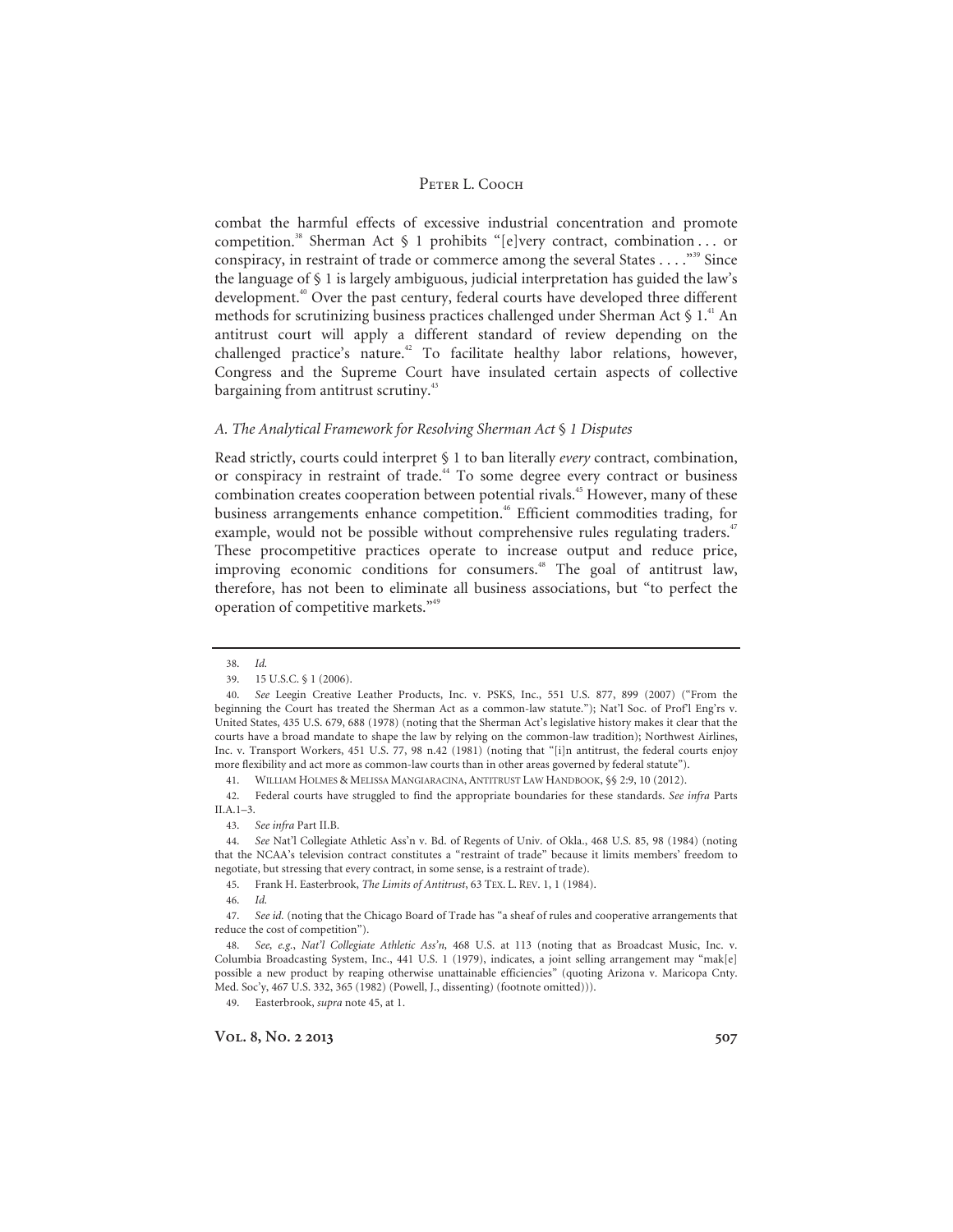Through the Sherman Act, Congress intended to protect consumers from anticompetitive business practices that suppress competition and reduce economic wealth.<sup>50</sup> Since some arrangements are procompetitive, the Supreme Court has held that the Sherman Act only condemns unreasonable restraints of trade.<sup>51</sup> By eliminating only unreasonable restraints, the Court encourages the efficient allocation of resources such that "consumers are assured competitive price and quality."<sup>52</sup> Given the complexities of modern markets, courts are hard pressed to effectuate this policy and find the appropriate balance between competition and cooperation.<sup>53</sup>

Antitrust judges face two potential errors during the decision-making process.<sup>54</sup> A false positive occurs when the judge mistakenly condemns a procompetitive practice.55 Conversely, a false negative manifests when a judge errantly permits a competition-harming business practice.<sup>56</sup> The Supreme Court and commentators have noted that false positives are particularly concerning because the practice's benefits may be lost forever.<sup>57</sup> Stare decisis discourages firms from engaging in the condemned practice for fear of antitrust liability.<sup>58</sup> False negatives, by contrast, are self-correcting in the long run.<sup>59</sup> Anticompetitive practices attract new market entry because prices and output are not at equilibrium levels.<sup>60</sup> To address these concerns and assess antitrust challenges efficiently, courts have developed three different standards of review: the per se rule, the rule of reason, and the "quick look" or  $t$ runcated rule of reason $61$ 

<sup>50.</sup> *See* Reiter v. Sonotone Corp*.*, 442 U.S. 330, 343 (1979) ("Congress designed the Sherman Act as a 'consumer welfare prescription.'" (quoting R. BORK, THE ANTITRUST PARADOX 66 (1978))).

<sup>51.</sup> Standard Oil Co. of N.J. v. United States, 221 U.S. 1, 60 (1911).

<sup>52.</sup> Rebel Oil Co. v. Atl. Richfield Co*.*, 51 F.3d 1421, 1433 (9th Cir. 1995) (citations omitted).

<sup>53.</sup> *See* Easterbrook, *supra* note 45, at 2 (noting that courts cannot confidently determine an antitrust suit unless it knows the 'right' balance between competition and cooperation).

<sup>54.</sup> *See id.* (examining the harm from condemning procompetitive restraints and permitting anticompetitive practices).

<sup>55.</sup> *Id*.

<sup>56.</sup> *Id.* 

<sup>57.</sup> *See* Chris Bernard, *Shifting and Shrinking Common Ground: Recalibrating the Federal Trade Commission's and Department of Justice's Enforcement Powers of Single-Firm Monopoly Conduct*, 34 DEL. J. CORP. L. 581, 591 (2009) (noting that "[i]n the past, the Court has stressed the need to reduce 'false positives' because 'mistaken inferences . . . chill the very conduct the antitrust laws are designed to protect'" (quoting Matsushita Elec. Indus. Co. v. Zenith Radio Corp., 475 U.S. 574, 594 (1986))); Easterbrook, *supra* note 45, at 2.

<sup>58.</sup> Easterbrook, *supra* note 45, at 2.

<sup>59.</sup> *Id.*

<sup>60.</sup> *Id.*

<sup>61.</sup> The separate categories reflect an attempt by the federal judiciary to limit the costs associated with expensive litigation. Gladieux, *supra* note 30, at 472.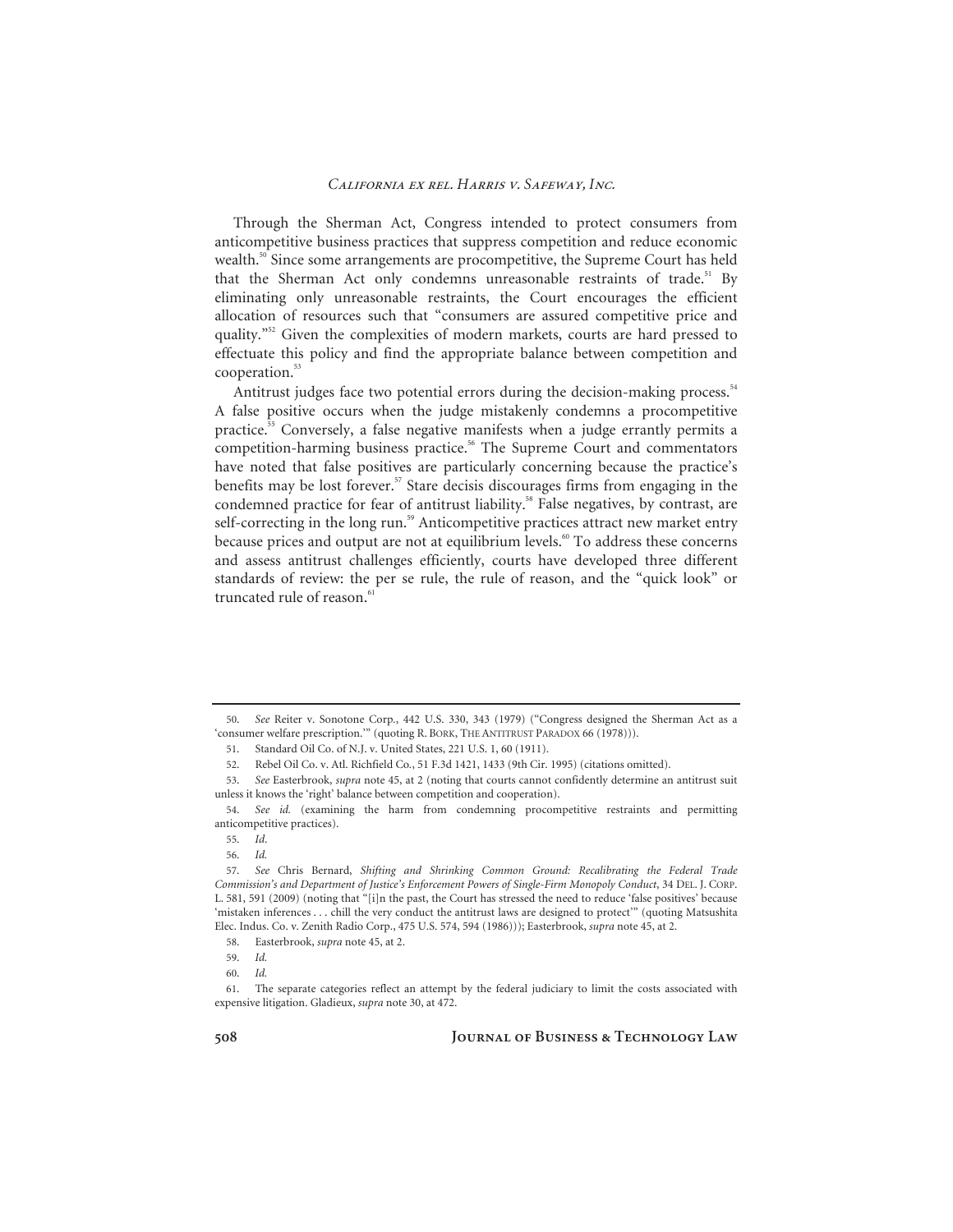# *1. The Per Se Rule*

When a court finds a business practice plainly anticompetitive and without redeeming procompetitive virtues, the practice is condemned as per se unlawful. $^{62}$  If a plaintiff can prove that the defendant engaged in the condemned action, the court will impose liability "without elaborate inquiry as to the precise harm they have caused or the business excuse for their use."63 Once the plaintiff makes his prima facie case, the defendant is precluded from proving that the restraint is reasonable. $^{64}$ Business practices receive per se classification only after courts are sufficiently familiar with the particular class of restraint to predict with confidence that full analysis will condemn it.<sup>65</sup>

The per se rule is inappropriate where the challenged practice's economic impact is not immediately obvious.<sup>66</sup> The Supreme Court has used Chicago School economic models to analyze business practices and replace per se rules with the rule of reason.<sup>67</sup> Over time, the Court has altered its interpretation of the rule's scope to reflect modern economic thinking.68 In *Dr. Miles Medical Co. v. John D. Park & Sons*  Co.<sup>69</sup> the Supreme Court previously held unlawful a manufacturer's policy to sell its products only to distributers agreeing to resell them at predetermined prices.<sup>70</sup> For nearly a century, the Court interpreted *Dr. Miles* to impose the per se rule on agreements between a manufacturer and retailer that set a minimum price for the resale of the manufacturer's goods, known as vertical<sup>71</sup> resale price maintenance.<sup>72</sup> However, in *Leegin Creative Leather Products v. PSKS*,<sup>73</sup> the Supreme Court's new interpretation overturned *Dr. Miles,* holding that the per se rule does not apply to

<sup>62.</sup> N. Pac. R. Co. v. U.S., 356 U.S. 1, 5 (1958).

<sup>63.</sup> *Id.*

<sup>64.</sup> HOLMES & MANGIARACINA, *supra* note 41, § 2:9.

<sup>65.</sup> Arizona v. Maricopa Cnty. Med. Soc'y, 475 U.S. 322, 344 (1982).

<sup>66.</sup> State Oil Co. v. Khan, 522 U.S. 1, 10 (1997) (quoting FTC v. Indiana Federation of Dentists, 476 U.S. 477, 458–59 (1986)) (quotation marks omitted).

<sup>67.</sup> John E. Lopatka & William H. Page, *Economic Authority and the Limits of Expertise in Antitrust Cases,* 90 CORNELL L. REV. 617, 620–21 (2005). For a discussion of the economic price theory underpinning the Sherman Act, see PITOFSKY, GOLDSCHMID, & WOOD, TRADE REGULATION: CASES AND MATERIALS, APP. (6th ed. 2010).

<sup>68.</sup> *See* Leegin Creative Leather Products, Inc. v. PSKS, Inc., 551 U.S. 877, 889 (2007) (rejecting application of the per se rule to vertical minimum resale price maintenance based on economics literature providing procompetitive justifications for the practice).

<sup>69. 220</sup> U.S. 373 (1911).

<sup>70.</sup> *Id.* at 408.

<sup>71.</sup> Among other factors, federal courts differentiate business practices based on the relationship between firms in the channels of distribution. *See, e.g.*, Business Electronics Corp. v. Sharp Electronics Corp., 485 U.S. 717, 730 (1998) (explaining the difference between horizontal and vertical restraints of trade). A horizontal restraint occurs between two firms competing at the same level of commerce, i.e. manufacturer-tomanufacturer or retail-to-retail agreements. *Id.* A vertical restraint affects firms at different levels of the distribution stream, i.e. manufacturer-to-distributor relationships. *Id.* 

<sup>72.</sup> *Leegin*, 551 U.S. at 887 (citing Monsanto Co. v. Spray-Rite Service Corp., 465 U.S. 752, 761 (1984)).

<sup>73. 551</sup> U.S. 877 (2007).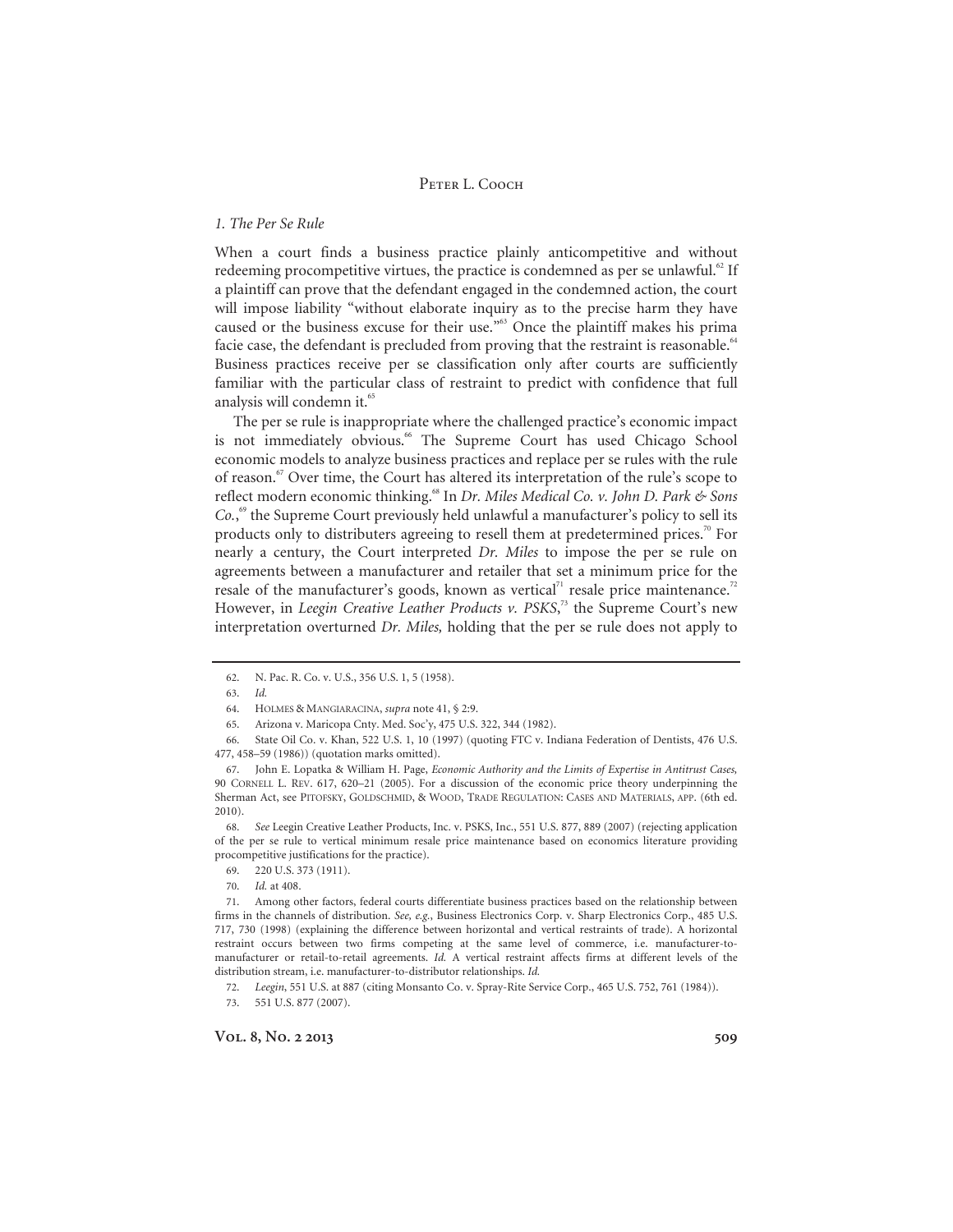vertical minimum resale price maintenance.<sup>74</sup> The retailer PSKS sued after a leather goods and accessories manufacturer, Leegin Leather Products, ceased selling brand name products to the plaintiff because the retailer refused to follow Leegin's minimum pricing policies.<sup>75</sup> Relying on expert economic analysis, the Court acknowledged that the pricing policy's economic impact was uncertain because it had both pro- and anticompetitive justifications.<sup>76</sup> In some instances, for example, minimum resale price maintenance may give consumers more options by stimulating interbrand competition.<sup>77</sup> Alternatively, illegal monopolies could use resale price maintenance to control price.<sup>78</sup> Since both positive and negative outcomes were possible, the Court held that per se liability was inappropriate for analyzing vertical minimum resale price maintenance agreements.<sup>79</sup>

Actions receiving per se condemnation include a variety of agreements between competitors.80 For example, horizontal agreements between competitors to fix prices, share profits, or divide territory are per se illegal.<sup>81</sup> The Court determined that these arrangements "reduce[] [the] incentives to compete" and thereby harm competition.<sup>82</sup> These bright line classifications help to reduce litigation expenses and provide certainty for the legality of business practices.<sup>83</sup> If the per se rule does not apply then, depending on circumstances, a court will apply either the rule of reason or "quick look" analysis.<sup>84</sup>

# *2. The Rule of Reason*

Under Sherman Act  $\S$  1, the rule of reason is the default standard of review for analyzing the legality of a challenged business practice.<sup>85</sup> A court will apply the rule of reason to every restraint of trade that does not qualify for "quick look" or per se treatment.<sup>86</sup> To prove that the defendant violated  $\S$  1 under this standard, a plaintiff

81. *See* Citizens Publ'g Co. v. United States, 394 U.S. 131, 133–35 (1969) (invalidating competing newspapers' fifty year contract to, inter alia, fix prices and refrain from engaging in competition); HOLMES & MANGIARACINA, *supra* note 41, § 2:9.

82. *Citizens Publ'g Co.*, 394 U.S. at 135 (citing Northern Securities Co. v. United States, 193 U.S. 197, 328  $(1904)$ .

84. *See infra* notes 85–118 and accompanying text.

85. Texaco v. Dagher, 547 U.S. 1, 5 (2006) (citing State Oil Co. v. Kahn, 522 U.S. 3, 10–19 (1997)) (noting that the Court presumptively applies the rule of reason analysis).

86. *Id.*

<sup>74.</sup> *Id.* at 899.

<sup>75.</sup> *Id.* at 884.

<sup>76.</sup> *Id.* at 892.

<sup>77.</sup> *Id.* at 890 (citing Continental T. V. v. GTE Sylvania, Inc., 433 U.S. 36, 51–52 (1977)).

<sup>78.</sup> *Id.* at 892.

<sup>79.</sup> *Id.* at 899.

<sup>80.</sup> *See* HOLMES & MANGIARACINA, *supra* note 41, § 2:9 (identifying practices receiving per se treatment).

<sup>83.</sup> *See* Arizona v. Maricopa County Medical Soc., 457 U.S. 332, 344 (1982) (noting that the Supreme Court has tolerated invalidating some agreements that may otherwise prove reasonable to promote business certainty and litigation efficiency).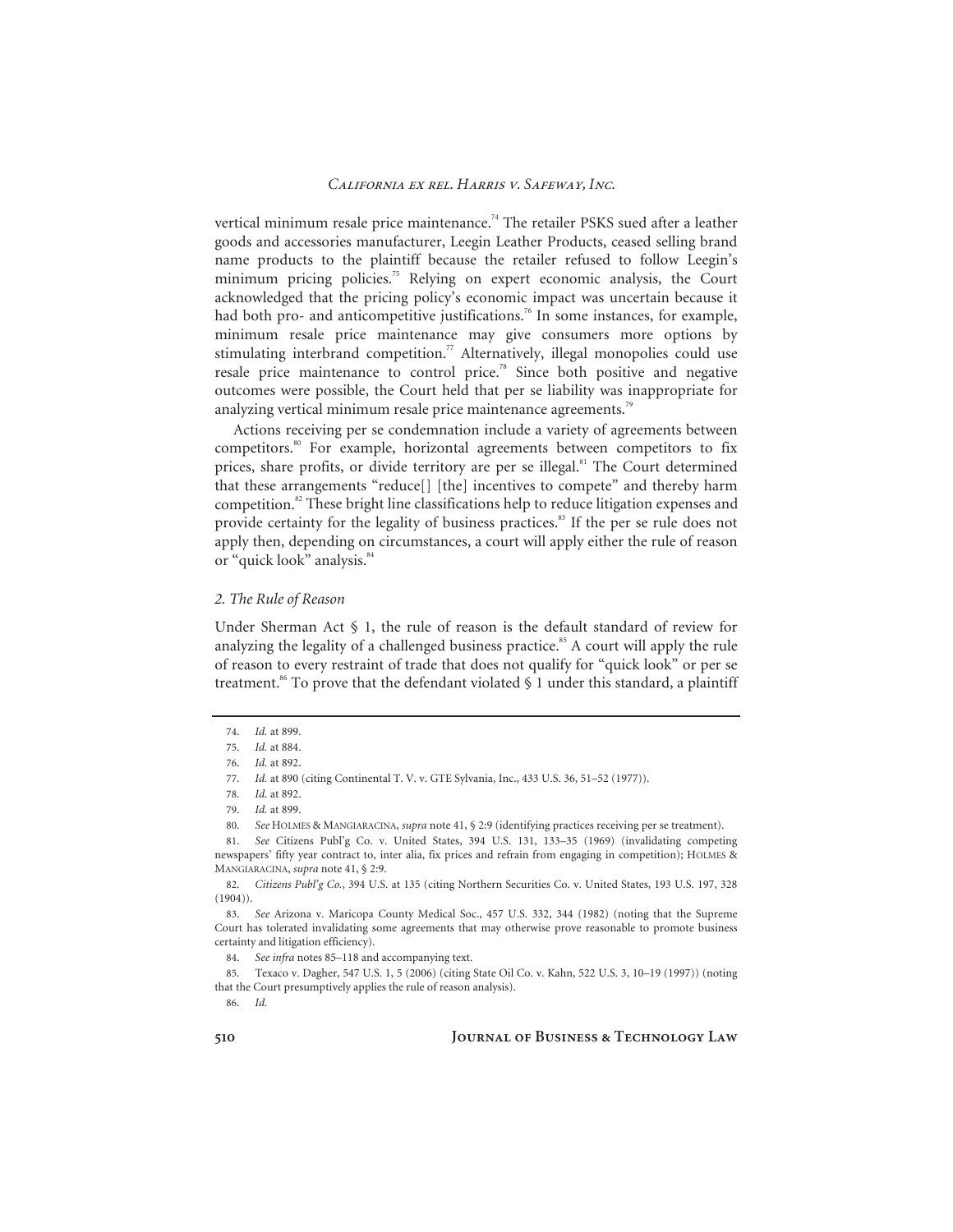must "demonstrate that a particular contract or combination is in fact unreasonable and anticompetitive." $87$  As an initial matter, the plaintiff must prove that the defendant had market power: the ability to raise prevailing market prices and decrease total market output.<sup>88</sup> For the court to assess market power, the plaintiff must delineate the relevant market.<sup>89</sup> A given product or service's relevant market is defined in terms of both available alternatives and geographic region of competition.<sup>90</sup> With the relevant market delineated, the finder of fact must decide whether the questioned practice unreasonably harms competition, taking into account a variety of factors.<sup>91</sup>

The result is a general inquiry into whether, under all the circumstances, the challenged practice "impos[es] an unreasonable restraint on competition."<sup>92</sup> Courts differ on the plaintiff's burden at this stage of the analysis.<sup>93</sup> Some courts require *actual* proof of anticompetitive effects, such as above-market prices or decreased output, while others require a showing of *substantial risk* of anticompetitive effects in light of the circumstances. $94$  To determine if a plaintiff met the required standard, courts consider the relevant conditions, including: the defendants' intents and purposes, the structure of and competitive conditions within the affected market, the relative competitive positions and market power of the defendants, the presence of economic or legal barriers inhibiting the ability of actual or potential competitors to respond and offset the challenged practice, and apparent justifications for the restrictions such as enhanced efficiencies.<sup>95</sup> Given the complexities of the inquiry,

- 93. HOLMES & MANGIARACINA, *supra* note 41, § 2:10.
- 94. *Id.*

<sup>87.</sup> *Id.* The fact-intensive inquiry necessitates presentation of complex economic expert testimony in most cases. For a discussion of the factual complexity and economic nature of the issues involved in the presentation of economic expert testimony. *See* Lopatka & Page, *supra* note 67.

<sup>88.</sup> HOLMES & MANGIARACINA, *supra* note 41, § 2:10.

<sup>89.</sup> *Id.*

<sup>90.</sup> *Id.*

<sup>91.</sup> *See* Chicago Bd. of Trade v. United States, 246 U.S. 231, 238 (1918) ("The true test of legality is whether the restraint imposed is such as merely regulates and perhaps thereby promotes competition or whether it is such as may suppress or even destroy competition. To determine that question the court must ordinarily consider the facts peculiar to the business to which the restraint is applied; its condition before and after the restraint was imposed; the nature of the restraint and its effect, actual or probable. The history of the restraint, the evil believed to exist, the reason for adopting the particular remedy, the purpose or end sought to be attained, are all relevant facts. This is not because a good intention will save an otherwise objectionable regulation or the reverse; but because knowledge of intent may help the court to interpret facts and to predict consequences.").

<sup>92.</sup> Continental T. V., Inc. v. GTE Sylvania Inc., 433 U.S. 36, 49 (1977).

<sup>95.</sup> *See, e.g.*, State Oil Co. v. Kahn, 522 U.S. 3, 10 (1997) ("[T]he finder of fact must decide whether the questioned practice imposes an unreasonable restraint on competition, taking into account a variety of factors, including specific information about the relevant business, its condition before and after the restraint was imposed, and the restraint's history, nature, and effect." (citations omitted)).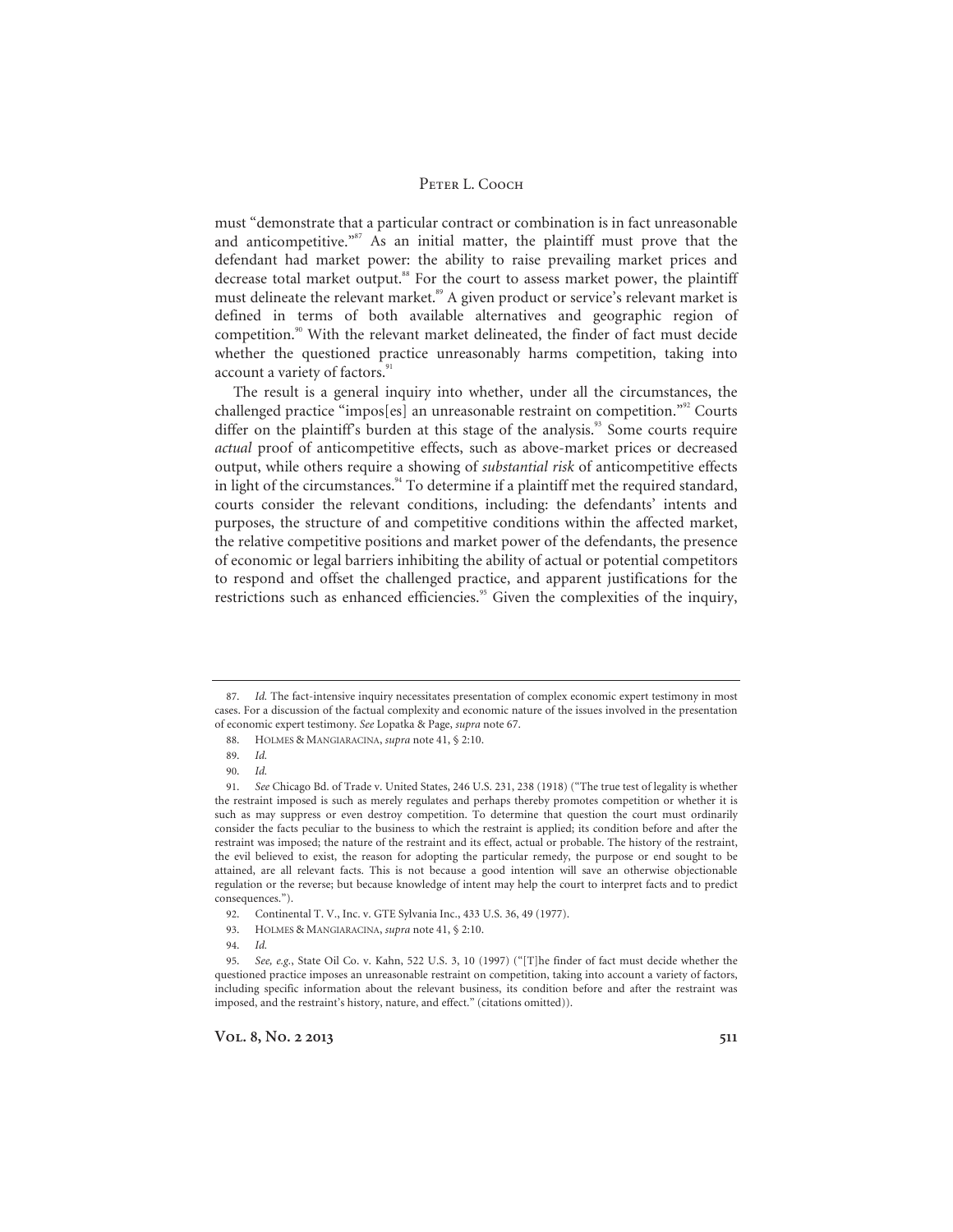antitrust litigation subject to the rule of reason is a costly endeavor. $\frac{96}{10}$  To address these concerns, federal courts have developed an intermediate standard of review.<sup>97</sup>

# *3. The Truncated or "Quick Look" Rule of Reason*

In certain circumstances, a court will apply an abbreviated rule of reason.<sup>98</sup> The truncated rule of reason analysis, or "quick look," is an intermediate line of reasoning, which employs a burden-shifting framework predicated on a presumption of illegality.<sup>99</sup> Under the truncated rule, "a certain class of restraints . . . may require no more than cursory examination to establish that their principal or only effect is anticompetitive."100 Once the plaintiff establishes his prima facie case, courts apply a rebuttable presumption of illegality to the challenged constraint.<sup>101</sup> The burden then shifts to the defendant who can rebut the presumption by proving the act's procompetitive nature.<sup>102</sup> The truncated rule simplifies the extensive market analysis typically required, eliminating the plaintiff's need to delineate the relevant market and show market power.<sup>103</sup>

A court applies the truncated rule when "an observer with even a rudimentary understanding of economics could conclude that the arrangements in question would have an anticompetitive effect on customers and markets."<sup>104</sup> The Supreme Court used the truncated approach in *NCAA v. Board of Regents of the University of Oklahoma*<sup>105</sup> when the University of Oklahoma and the University of Georgia challenged the legality of the National Collegiate Athletic Association's (NCAA) television broadcasting plan.106 Essentially, the NCAA limited the total number of televised intercollegiate football games that any one team could broadcast.<sup>107</sup> The Court acknowledged that "by restraining the quantity of television rights available for sale, the [NCAA's plan] create[d] a limitation on output."<sup>108</sup> Although the plan likely had anticompetitive effects on the market, limiting output and increasing price, the Court considered the NCAA's procompetitive justifications because college athletics, by their very nature, require some restraints on competition.<sup>109</sup>

<sup>96.</sup> Gladieux, *supra* note 30, at 471–72.

<sup>97.</sup> *See infra* notes 98–118 and accompanying text.

<sup>98.</sup> HOLMES & MANGIARACINA, *supra* note 41, § 2:10.

<sup>99.</sup> *Id.*

<sup>100.</sup> Cal. *ex rel.* Harris v. Safeway, Inc., 651 F.3d 1118, 1134 (9th Cir. 2011) (en banc) (quoting PHILLIP AREEDA & HERBERT HOVENKAMP, ANTITRUST LAW ¶ 1911a, at 295–96 (2d ed. 2005)).

<sup>101.</sup> HOLMES & MANGIARACINA, *supra* note 41, § 2:10.

<sup>102.</sup> *Id.*

<sup>103.</sup> *Id.*

<sup>104.</sup> Cal. Dental Ass'n v. FTC, 526 U.S. 756, 770 (1999).

<sup>105. 468</sup> U.S. 85 (1984).

<sup>106.</sup> *Id.* at 88.

<sup>107.</sup> *Id.* at 94.

<sup>108.</sup> *Id.* at 99.

<sup>109.</sup> *Id.* at 101.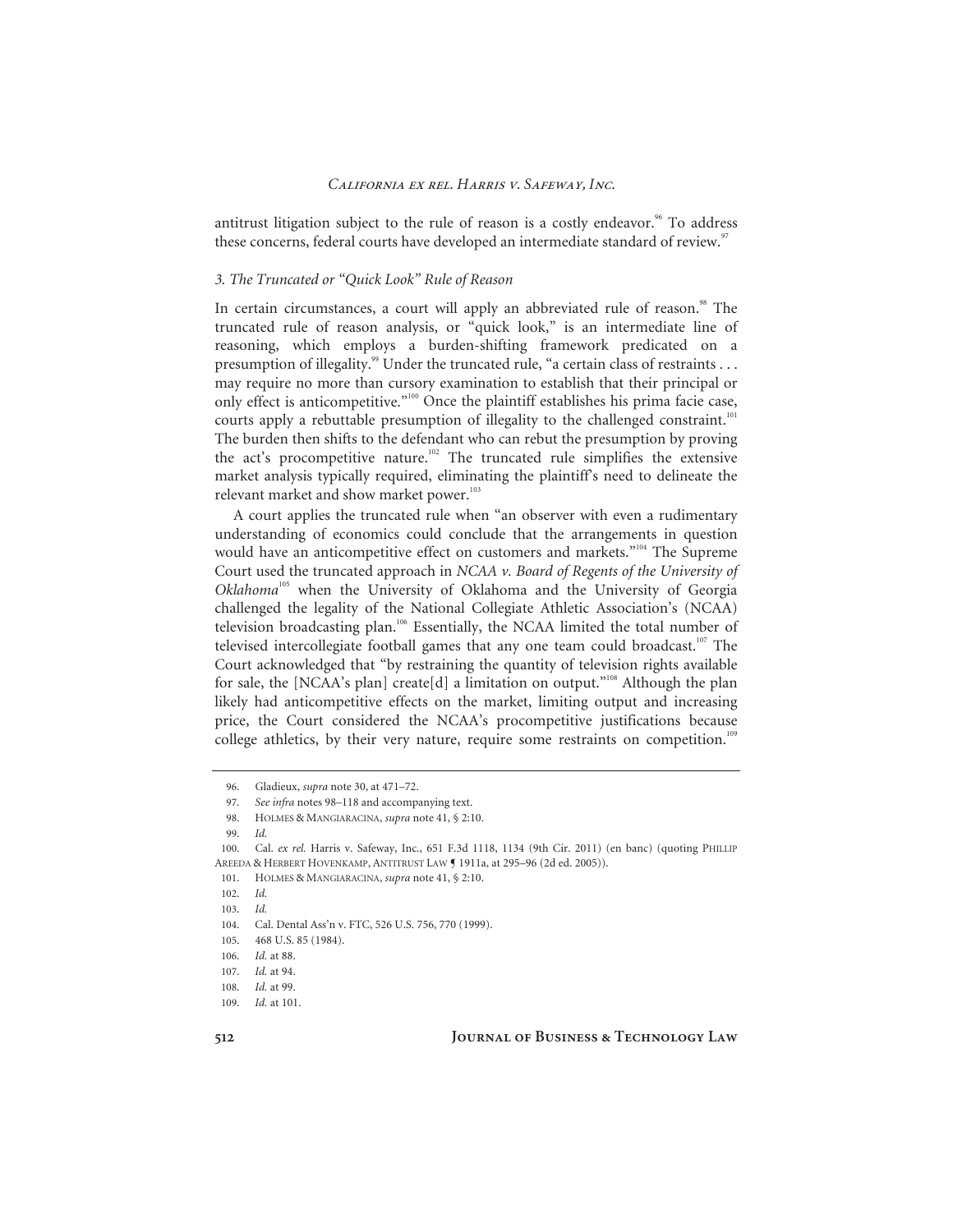Inter alia, the NCAA argued that the plan was necessary to protect live attendance and maintain a competitive balance among amateur athletics.<sup>110</sup> Ultimately, the Supreme Court rejected each procompetitive justification, determining that the plan restricted output because it prevented schools from responding to consumer preference.<sup>111</sup>

If, however, an agreement's anticompetitive effects are not immediately obvious and it might plausibly have a net procompetitive effect or possibly no effect at all, the "quick look" form of analysis is inappropriate.<sup>112</sup> In *California Dental Ass'n v*. *FTC*, 113 the Supreme Court held that truncated analysis was inappropriate for analyzing a dental association's ethics rules that prevented member dentists from advertising quality or offering discounts.114 Unlike *NCAA v. Board of Regents of the University of Oklahoma,* the Court could not easily ascertain the advertising limitations' competitive effects.<sup>115</sup> The Court reasoned that the rules may enhance competition by protecting uniformed customers from deceptive or confusing advertising claims.116 As a result, the Court required full development of the record to ensure that the impact of the rules was properly understood.<sup>117</sup> A defendant, however, may avoid the complexities of antitrust litigation if she can convince a court that the challenged practice is exempt from review.<sup>118</sup>

# *B. The Nonstatutory Labor Exemption*

In 1935, Congress signed the National Labor Relations Act (NLRA), which protects unionization and employees' exercise of collective bargaining rights.<sup>119</sup> The NLRA created the National Labor Relations Board to enforce employee rights, protect employees' right to organize, and obligate employers to bargain collectively with unions.<sup>120</sup> Because employee collective action could be perceived as an illegal restraint of trade, Congress passed legislation establishing that unions do not constitute combinations or conspiracies under the Sherman Act.<sup>121</sup> Effectively, Congress exempted certain union activities from antitrust review.<sup>122</sup>

<sup>110.</sup> *Id.* at 115, 17.

<sup>111.</sup> *Id.* at 120.

<sup>112.</sup> Cal. Dental Ass'n v. FTC, 526 U.S. 756, 771 (1999).

<sup>113. 526</sup> U.S. 756 (1999).

<sup>114.</sup> *Id.* at 781.

<sup>115.</sup> *Id.* at 770–71.

<sup>116.</sup> *Id.* at 771.

<sup>117.</sup> *Id.* at 778.

<sup>118.</sup> *See infra* Part II.B.

<sup>119.</sup> In 1937, the Supreme Court upheld the NLRA under the Commerce Clause. National Labor Relations Board v. Jones & Laughlin Steel Corp., 301 U.S. 1 (1937).

<sup>120.</sup> *The 1935 Passage of the Wagner Act*, NLRB, http://www.nlrb.gov/who-we-are/our-history/1935 passage-wagner-act (last visited Apr. 14, 2013).

<sup>121.</sup> Three sources account for the statutory labor exemption: Section 6 of the Clayton Act, 15 U.S.C. § 17, Section 20 of the Clayton Act, 29 U.S.C. § 52, and Section 4 of the Norris-LaGuarda Act, 29 U.S.C. § 104. *See,*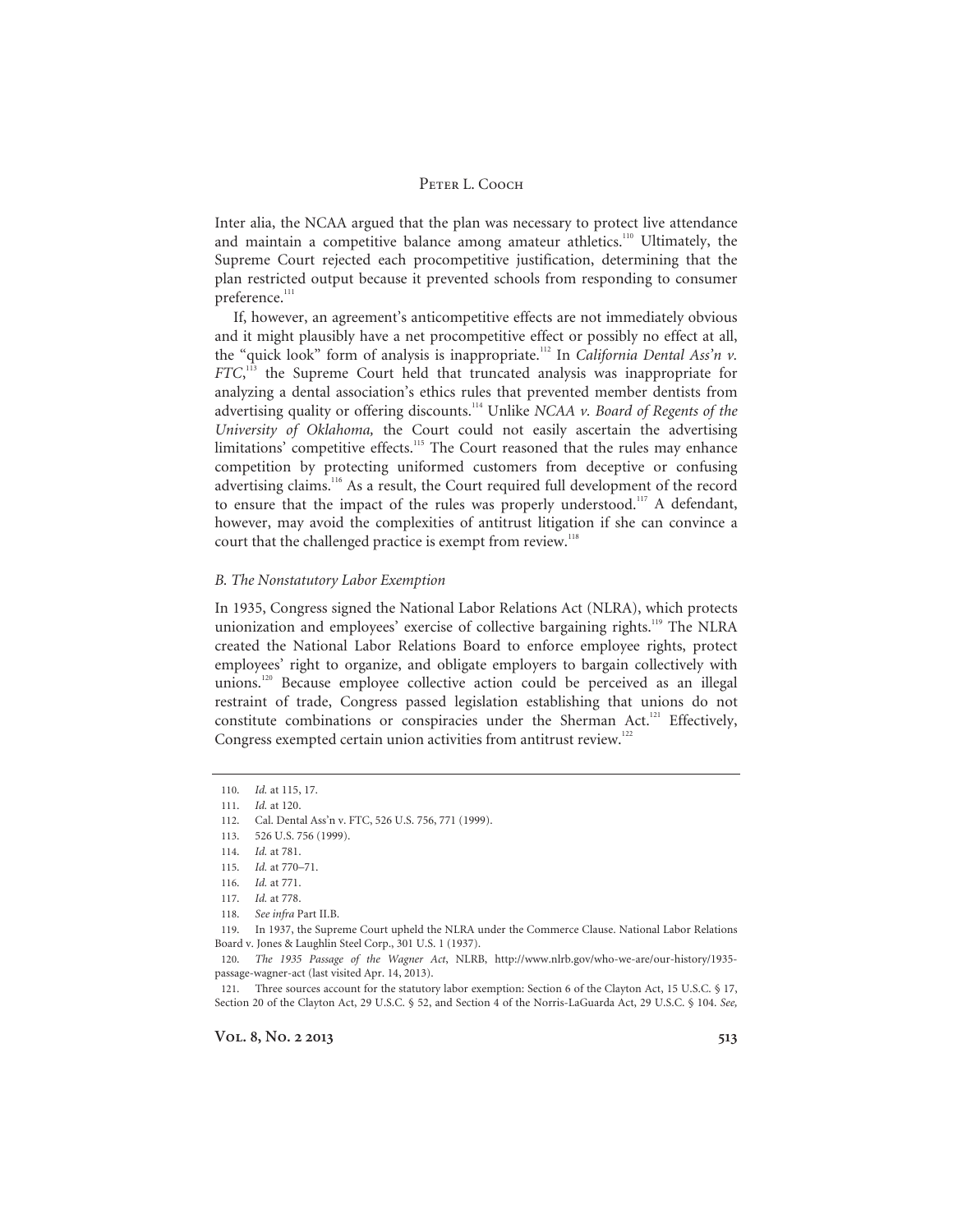Congress, however, failed to expressly exempt employers engaged in the collective bargaining process from antitrust scrutiny.123 To fill this gap, the Supreme Court read an implicit exemption into the labor exemption statutes to shield some potentially competition-suppressing agreements between employers and unions engaged in collective bargaining from antitrust review.<sup>124</sup> The Supreme Court created the exemption because "some restraints on competition imposed through the bargaining process must be shielded from antitrust sanctions" to further federal labor policy and to promote meaningful collective bargaining.<sup>125</sup> Courts have applied the nonstatutory labor exemption to promote "good-faith bargaining over wages, hours, and working conditions."<sup>126</sup>

Although the boundaries of the nonstatutory labor exemption are unclear, courts attempt to protect only those agreements that facilitate a competitive and fair bargaining process.<sup>127</sup> In *Allen Bradley Co. v. Local Union No. 3, International* Brotherhood of Electrical Workers,<sup>128</sup> the Supreme Court declined to apply the nonstatutory labor exemption to agreements between labor and management attempting to monopolize the electrical equipment manufacturing business in New York City.<sup>129</sup> The Supreme Court's decision reflected Congress's intent to prevent unions from gaining, "complete and unreviewable authority to aid business groups to frustrate [antitrust law's] primary objective."130 In addition, the Court declined to insulate a wage agreement between mineworkers and large coal companies that the Court saw as an attempt to eliminate competition.<sup>131</sup> In these decisions, the Court

*e.g.*, 15 U.S.C. § 17 (1914) ("The labor of a human being is not a commodity or article of commerce. Nothing contained in the antitrust laws shall be construed to forbid the existence and operation of labor, . . . organizations instituted for the purposes of mutual help, and not having capital stock or conducted for profit, or to forbid or restrain individual members of such organizations from lawfully carrying out the legitimate objects thereof; nor shall such organizations . . . be held . . . to be illegal combinations or conspiracies in restraint of trade, under the antitrust laws.").

<sup>122.</sup> *See* 15 U.S.C. § 17 (1914) (exempting labor organization from antitrust scrutiny).

<sup>123.</sup> *See* Connell Const. Co., Inc. v. Plumbers and Steamfitters Local Union No. 100, 421 U.S. 616, 622 (1975) (noting that the explicit exemption does not include agreements between unions and nonlabor parties (citing Mine Workers v. Pennington, 381 U.S. 657, 662 (1962))).

<sup>124.</sup> Brown v. Pro Football, Inc., 518 U.S. 231, 236 (1996) (citations omitted).

<sup>125.</sup> *Id.* at 237 (citing *Connell*, 421 U.S. at 622; Meat Cutters v. Jewel Tea Co., 381 U.S. 676, 711 (1965); *Pennington*, 381 U.S. at 665 (parentheticals omitted)); *see also The Supreme Court —Leading Cases*, 110 HARV. L. REV. 327, 327 (1996) ("Courts have long struggled to reconcile the federal antitrust laws, which prohibit anticompetitive combinations, with the federal labor laws, which encourage the formation of unions, multiemployer bargaining groups, and other competition-reducing collaborations.").

<sup>126.</sup> *Brown*, 518 U.S. at 236 (citations omitted).

<sup>127.</sup> *See* Clarett v. Nat'l Football League, 369 F.3d 124, 131 (2d Cir. 2004) (noting that although the Supreme Court has never delineated the precise boundaries of the exemption, the Court's guidance has come from cases where the employer and union attempted to eliminate a competitor from the market).

<sup>128. 325</sup> U.S. 797 (1945).

<sup>129.</sup> *Id.* at 809.

<sup>130.</sup> *Id.* at 810.

<sup>131.</sup> United Mine Workers of America v. Pennington, 381 U.S. 657, 665–66 (1965).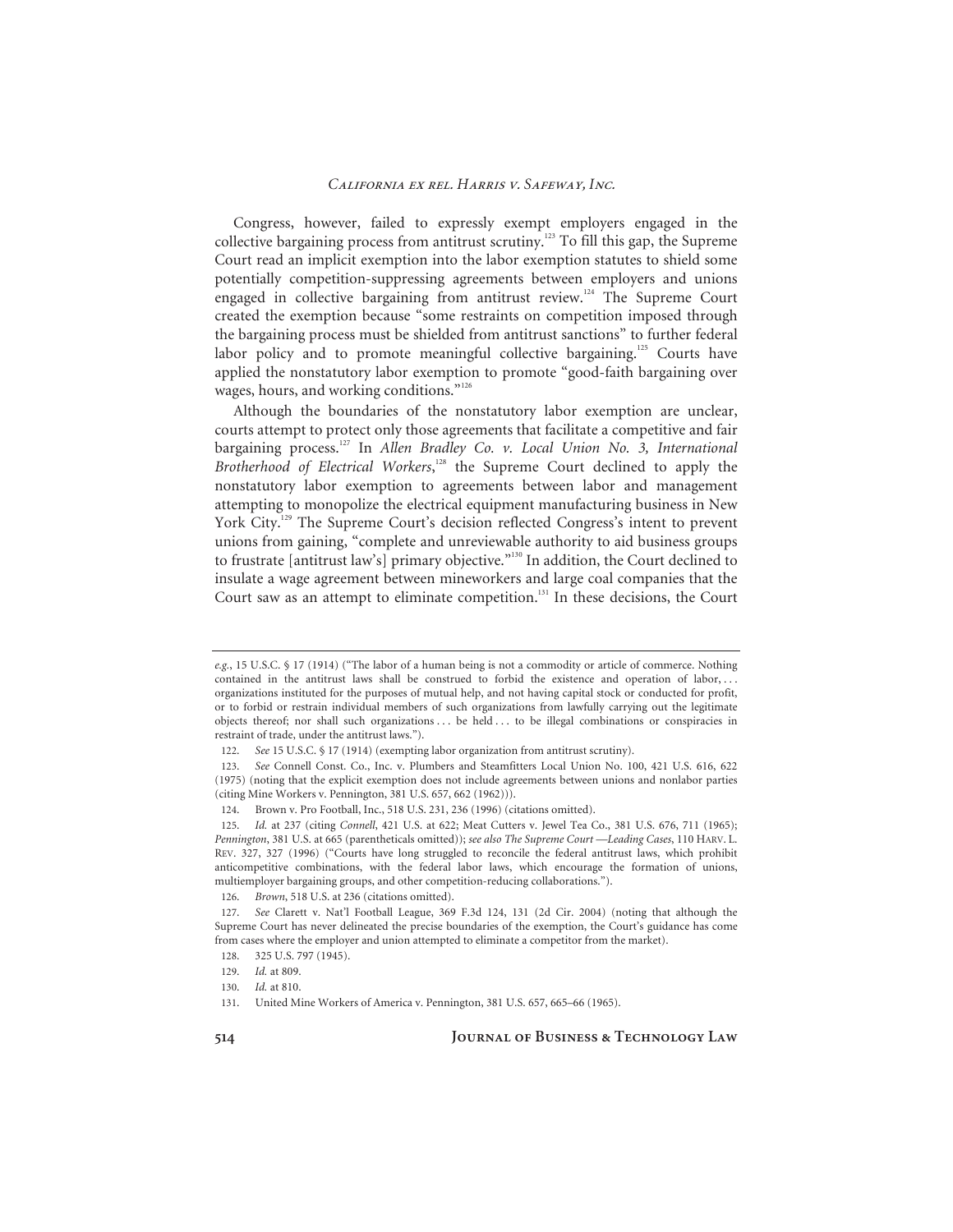refused to protect collective bargaining agreements that failed to embody good-faith bargaining efforts.<sup>132</sup>

Despite hesitation by lower courts,<sup>133</sup> the Supreme Court broadened the nonstatutory labor exemption to include agreements solely between employers.<sup>134</sup> In *Brown v. Pro Football, Inc.,* the Supreme Court insulated the National Football League's (NFL) unilateral implementation of the developmental squad program despite resistance from the National Football League Players Association.<sup>135</sup> The Court relied on five factors to resolve the issue: (1) whether the action "grew out of, and was directly related to" the collective bargaining process, (2) whether the practice was "unobjectionable as a matter of labor law and policy," (3) whether it concerned only parties to the collective bargaining relationship, (4) whether the conduct involved subject matter that the parties were required to negotiate collectively, and (5) whether the conduct "took place during and immediately after a collective-bargaining negotiation."136 In holding that the nonstatutory labor exemption applied, the Court emphasized that, for the exemption to be effective, it must apply to both the completed agreement and the bargaining process.<sup>137</sup> Moreover, the Court stressed that some restraints on competition were necessary to protect meaningful collective bargaining.<sup>138</sup> By expanding the nonstatutory labor exemption in *Brown*, the Court showed a willingness to exempt employer-only agreements provided they facilitate a competitive and healthy bargaining process.<sup>139</sup>

# **III. The Court's Reasoning**

In *California ex rel. Harris v. Safeway, Inc.*, the Ninth Circuit narrowly construed the nonstatutory labor exemption, holding that the RSP was not exempt from antitrust scrutiny.<sup>140</sup> The court strictly interpreted *Brown v. Pro Football*, *Inc.*, reasoning that, under the totality of the circumstances, the logic and history of the exemption counseled against applying the nonstatutory labor exemption to the grocers' RSP.<sup>141</sup>

<sup>132.</sup> *See supra* notes 128–31 and accompanying text.

<sup>133.</sup> *See* PHILLIP AREEDA & HERBERT HOVENKAMP, ANTITRUST LAW ¶ 257b2, at 141 (3d ed. 2006) (noting that the courts have been historically reluctant to extend the exemption to an agreement between employers that did not include an employee group).

<sup>134.</sup> Brown v. Pro Football, Inc*.*, 518 U.S. 231, 250 (1996).

<sup>135.</sup> The NFL sought to create developmental squads, whose players would be paid \$1000 per week. *Id.* at 234. The developmental squad players filed suit arguing the NFL had made an agreement in restraint of trade violating § 1 of the Sherman Act. *Id.* at 235.

<sup>136.</sup> *Id.* at 238, 250.

<sup>137.</sup> *See id.* at 243 ("One cannot mean the principle literally—that the exemption applies only to understandings embodied in a collective-bargaining agreement—for the collective-bargaining process may take place before the making of any agreement or after an agreement has expired.").

<sup>138.</sup> *Id.* at 237 (citations omitted).

<sup>139.</sup> *See supra* notes 133–38 and accompanying text.

<sup>140.</sup> Cal. *ex rel.* Harris v. Safeway, Inc., 651 F.3d 1118, 1129 (9th Cir. 2011).

<sup>141.</sup> *Id.*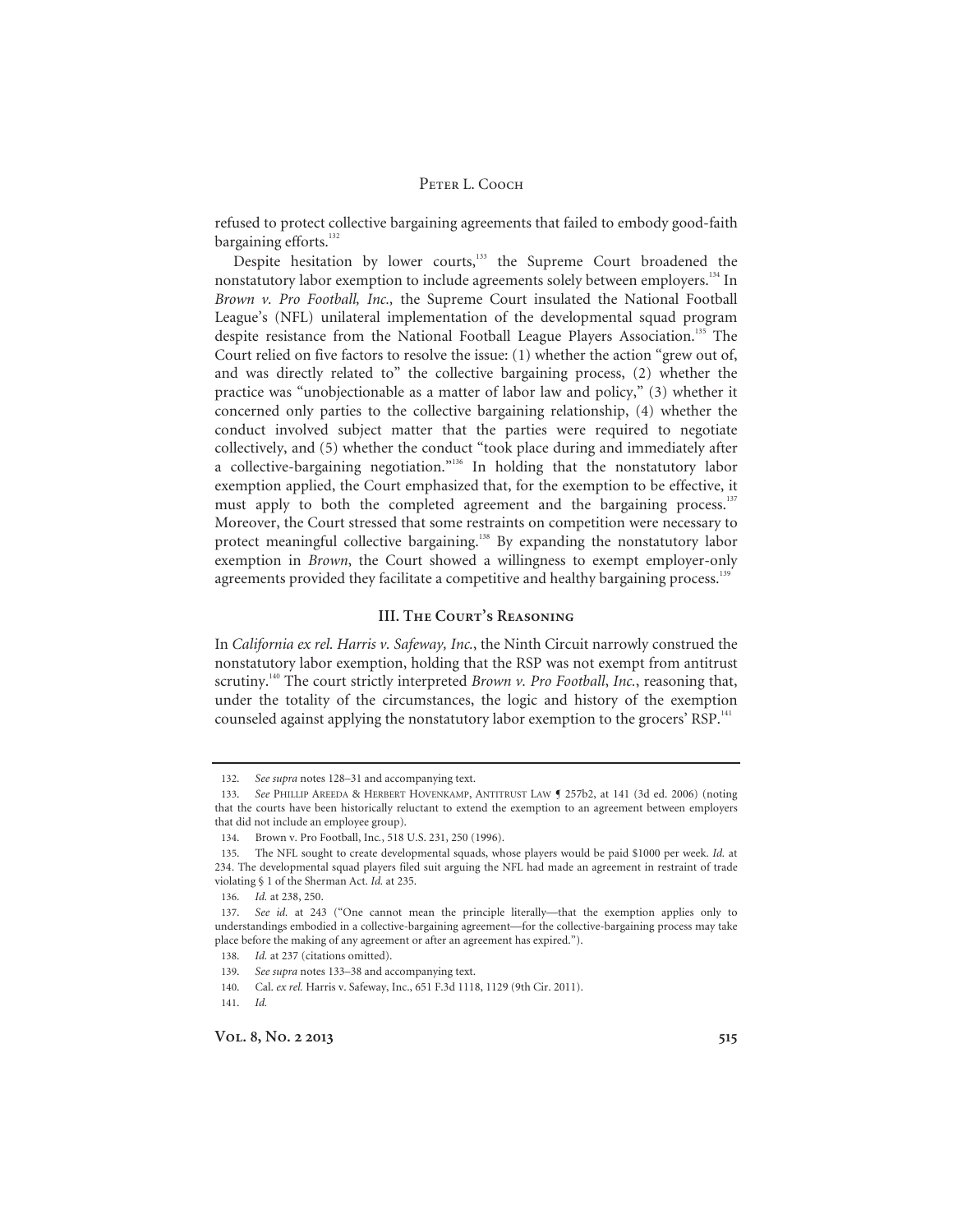First, the Ninth Circuit contrasted the unilateral imposition of terms by the NFL in *Brown* with the MEBU's use of the RSP.<sup>142</sup> The court noted that the former was an accepted and extensively regulated practice in labor negotiation, whereas in the present case the defendants' actions lacked the necessary history or endorsement from labor law and policy.143 Since the parties were unable to identify regulatory or judicial decisions that sanctioned the use of a RSP as an economic weapon during a labor dispute, the court reasoned that the RSP was "on different footing" than the agreement in *Brown*. 144

The court then concluded that the concerns "central to the history and logic of the exemption" underlying *Brown* were not present.<sup>145</sup> The court reasoned that the RSP was neither significant nor necessary to the collective bargaining process because it did not relate to any core subject matter of bargaining.<sup>146</sup> According to the court, the defendants' assertion of the RSP's relative value and purpose as an economic weapon over a core bargaining subject was insufficient to merit the implicit exemption's application.<sup>147</sup> The court went further, arguing that exempting the RSP would allow multiemployer bargaining units to fix prices while claiming it was simply an economic bargaining tool.<sup>148</sup> The court, however, did not read *Brown* to expand the nonstatutory exemption so broadly.<sup>149</sup>

To support its decision, the court maintained that failure to expand the nonstatutory labor exemption would not "introduce instability and uncertainty into the collective bargaining process."150 According to the Ninth Circuit, the fear of antitrust liability would not hinder the functioning of the collective bargaining process.<sup>151</sup> Furthermore, the RSP did not concern the labor market.<sup>152</sup> Since the RSP only concerned the "business market," the case for exemption applicability was not strong.<sup>153</sup> The court argued that the grocers' profit-sharing was not directly consequential to the labor market.<sup>154</sup>

<sup>142.</sup> *Id.*

<sup>143.</sup> *Id.*

<sup>144.</sup> *Id.*

<sup>145.</sup> *Id.* at 1129–30.

<sup>146.</sup> The core subject matter of bargaining includes wages, hours, and working conditions. *Id.* at 1130.

<sup>147.</sup> *Id.*

<sup>148.</sup> *Id.*

<sup>149.</sup> *Id.*

<sup>150.</sup> *Id.* (quoting Brown v. Pro Football, Inc*.*, 518 U.S. 231, 242(1996)).

<sup>151.</sup> *Id.* 

<sup>152.</sup> *Id.*

<sup>153.</sup> *Id.* ("The case for the applicability of the non-statutory exemption is strongest where the alleged restraint operates primarily in the labor market and has only tangential effects on the business market." (quoting Am. Steel Erectors, Inc. v. Local Union No. 7. Int'l Ass'n of Bridge, Structural, Ornamental & Reinforcing Iron Workers, 536 F.3d 68, 79 (1st Cir. 2008))).

<sup>154.</sup> *Harris*, 651 F.3d at 1131. The court stopped short of "endorsing the concept that as a strict rule the non-statutory labor exemption can only arise in a case involving restraint of terms directly relating to labor." *Id.*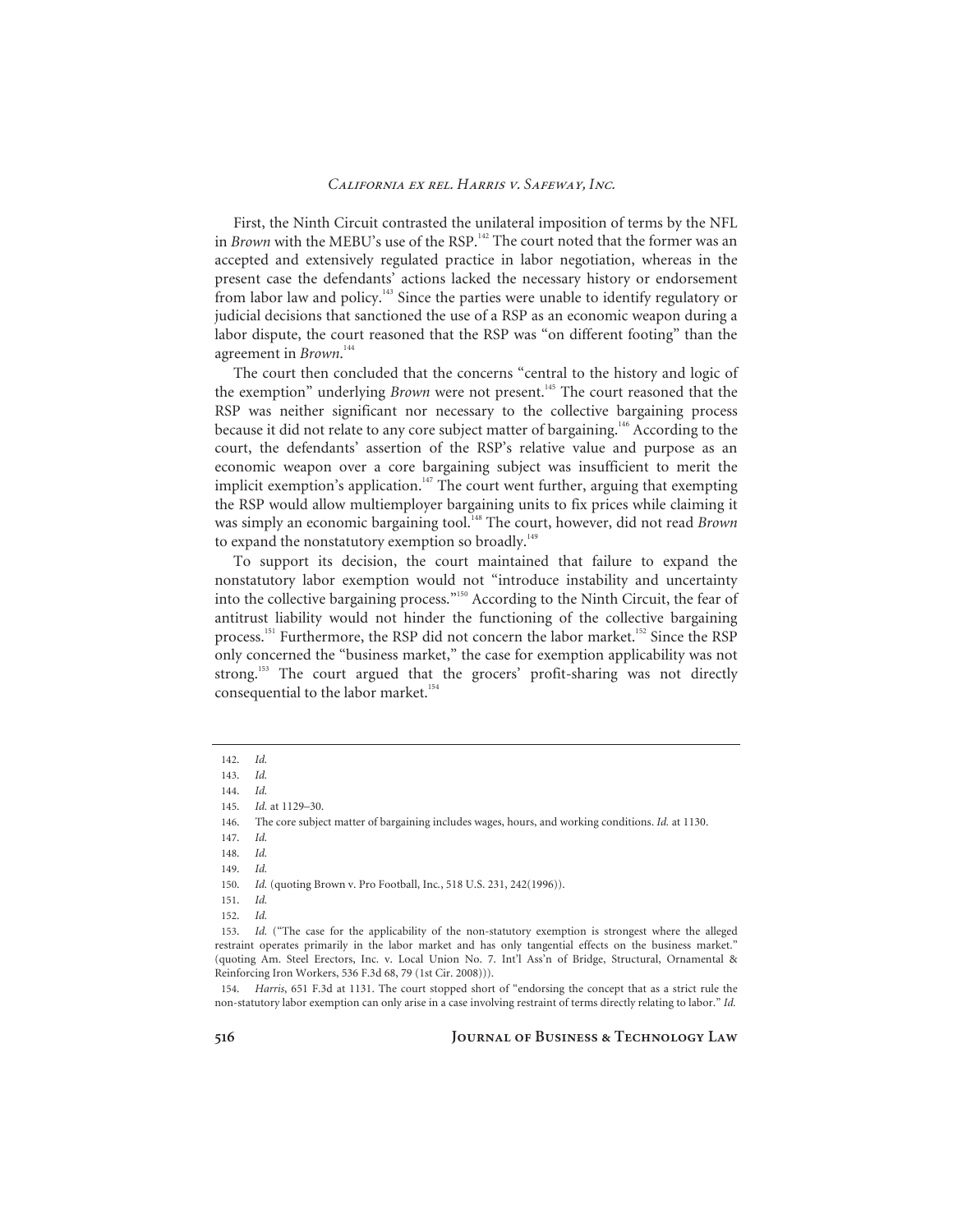Finally, the court reasoned that the MEBU's inclusion of a nonmember in the revenue sharing scheme "counsel[ed] against application of the exemption."155 Because the actions in *Brown* concerned only parties to the collective bargaining process, the court was uncomfortable stretching the nonstatutory labor exemption to an agreement including nonmembers.<sup>156</sup> The inclusion of Food 4 Less, a nonbargaining grocer, was evidence that the defendants' actions were not tethered to the collective bargaining process.<sup>157</sup> The defendants failed to convince the court that the nonmember's inclusion in the RSP was necessary because Food 4 Less's future negotiations depended on the current dispute's outcome.158 Thus, the court held that the nonstatutory labor exemption did not apply.<sup>159</sup>

In dissent, Chief Judge Kozinski criticized the majority's decision as beyond the scope of the court's Article III jurisdiction.<sup>160</sup> Since no antitrust liability could be established, Chief Judge Kozinski maintained, the court's ruling on the nonstatutory labor exemption was unnecessary.<sup>161</sup> The Chief Judge argued that California's stipulated dismissal upon a finding that rule of reason applies made it unlikely that the defendant would appeal the decision.<sup>162</sup> Thus, the court had effectively insulated the ruling from appellate scrutiny.<sup>163</sup>

Moreover, the Chief Judge argued that the majority incorrectly decided the issue by failing to grapple with the complexities of the case.<sup>164</sup> Chief Judge Kozinski contended that every factor the Supreme Court found relevant in *Brown* supported finding the RSP protected by the labor exemption.<sup>165</sup> The dissent argued the first factor was satisfied; the RSP was inextricably intertwined with the collective bargaining process.<sup>166</sup> Moreover, the Supreme Court and NLRB have generally sanctioned the use of economic weapons to combat whipsaw tactics.<sup>167</sup> Thus, the RSP met the second *Brown* factor: the conduct was "unobjectionable as a matter of labor law and policy."<sup>168</sup> Third, the RSP concerned only parties with a direct stake in the outcome of the dispute.<sup>169</sup> Because Food 4 Less was bound to negotiate with the

168. *Id.* (quoting Brown v. Pro Football, Inc*.*, 518 U.S. 231, 238 (1996)).

<sup>155.</sup> *Id.*

<sup>156.</sup> *Id.*

<sup>157.</sup> *Id.*

<sup>158.</sup> *Id.*

<sup>159.</sup> *Id.* at 1132.

<sup>160.</sup> *Id.* at 1140 (Kozinski, J., dissenting) (citing Thomas v. Anchorage Equal Rights Comm'n, 220 F.3d 1134, 1138 (9th Cir. 2000) (en banc)).

<sup>161.</sup> *Id.* 

<sup>162.</sup> *Id.*

<sup>163.</sup> *Id.* 

<sup>164.</sup> *Id.*

<sup>165.</sup> *Id.*

<sup>166.</sup> *See id.* ("The grocers' agreement was a direct response to the union's anticipated use of whipsaw tactics.").

<sup>167.</sup> *Id.* at 1141 (citing NLRB v. Brown, 380 U.S. 278 (1965)).

<sup>169.</sup> *Id.* at 1142 (citing *Brown*, 518 U.S. at 250).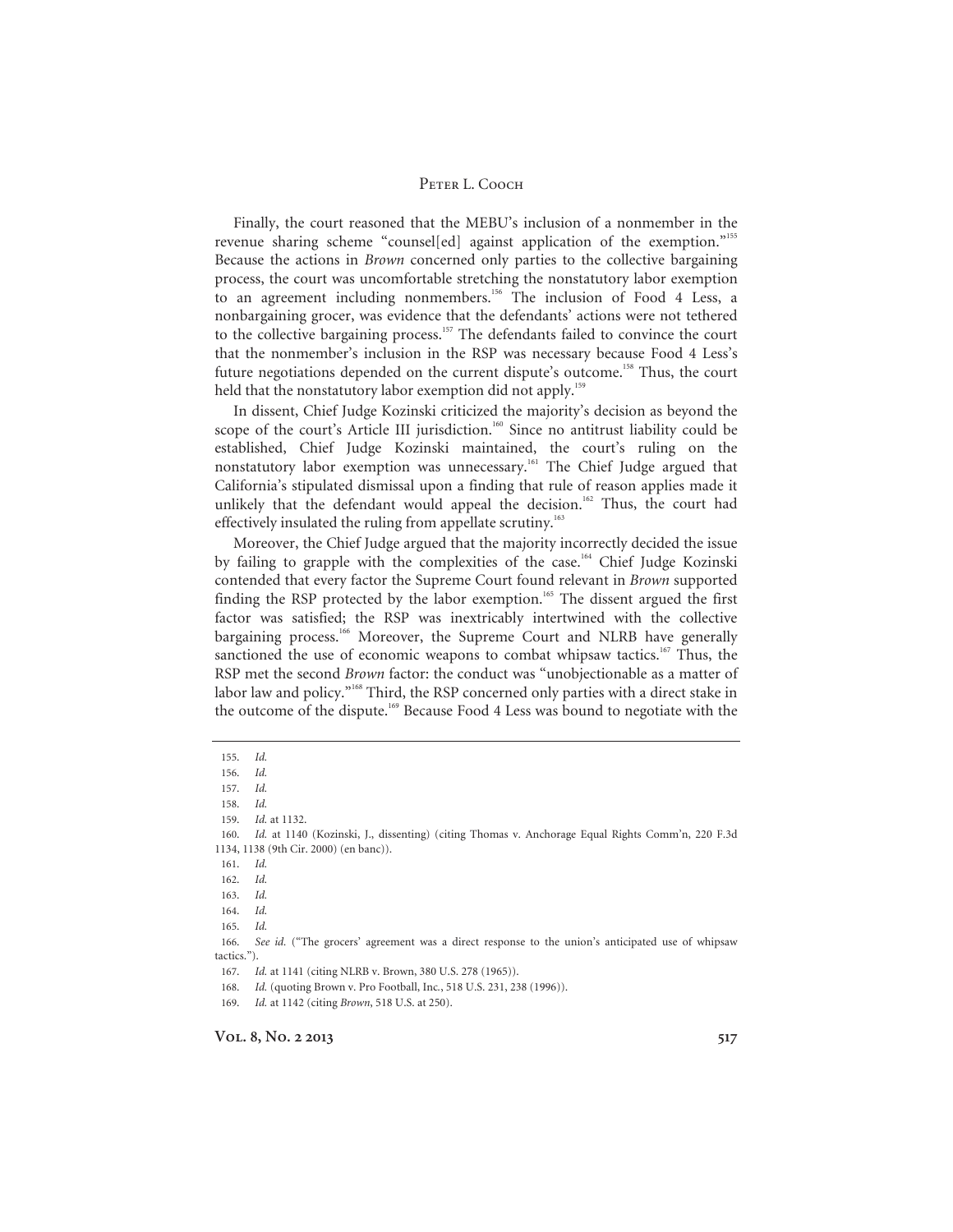union, it had a strong interest in the current negotiations.<sup>170</sup> The fourth *Brown* factor — whether the conduct involved subject matter that the parties were required to negotiate collectively — did not apply because the RSP was procedural, not substantive, in nature, the dissent argued.<sup>171</sup> Finally, the conduct took place during and immediately after the collective bargaining negotiations because of the RSP's inherently limited duration.172 Thus, the MEBU's actions met the *Brown* standard for application of the nonstatutory labor exemption.<sup>173</sup>

On the issue of the appropriate antitrust standard of review, however, the majority pivoted its approach, holding that rule of reason analysis applied to the RSP.<sup>174</sup> The court rejected California's argument that the RSP should be per se illegal as either a profit-pooling agreement or a market-allocation agreement.<sup>175</sup> The court distinguished the RSP from a profit-pooling agreement based on the RSP's shortterm, temporary nature.<sup>176</sup> Furthermore, since the RSP excluded some grocers operating in the region, it did not constitute a profit-pooling arrangement.<sup>177</sup> Finally, the court argued that the RSP was also not an illegal market-allocation agreement because it did not prevent any defendant from making sales, stop grocers from selling any particular products, or limit the grocers to a particular set of customers or geographic regions.178 Given these factors, the court reasoned that the RSP did not "facially appear[] to be one that would always or almost always tend to restrict competition and decrease output," making application of the per se rule inappropriate.<sup>179</sup>

The court also rejected the application of "quick look" analysis because the RSP's characteristics made its anticompetitive effects uncertain.<sup>180</sup> The RSP's limited duration and significant external competition in the market made it impossible for the court to determine the RSP's true economic impact on a "quick look."<sup>181</sup> The court argued that a full record must be developed to understand the actual RSP's

<sup>170.</sup> *Id.* Food 4 Less was required to pay employee benefits at a rate tied to that of Ralphs. *Id*.

<sup>171.</sup> *Id.* at 1143.

<sup>172.</sup> *Id.* (quoting *Brown*, 518 U.S. at 250)

<sup>173.</sup> *Id.* In a separate dissent, Judge Reinhardt, who authored the original Ninth Circuit decision, argued that under "quick look" analysis, the RSP should have been found to violate § 1 of the Sherman Act. *Id.* at 1144–45 (Reinhart, J., dissenting).

<sup>174.</sup> *Id.* at 1139 (majority opinion).

<sup>175.</sup> *Id.* at 1134.

<sup>176.</sup> *See id.* at 1136 (citing Citizen Publishing Co. v. United States, 394 U.S. 131 (1969)) (noting that because only some competitors in the relevant market were a party to the agreement, and because the RSP was of limited duration, the challenged constraint does not fit any "easy label" that can be considered a per se violation of the Sherman Act).

<sup>177.</sup> *Id.*

<sup>178.</sup> *Id.* at 1137.

<sup>179.</sup> *Id.* (quoting Broadcast Music, Inc. v. Columbia Broadcasting System, Inc., 441 U.S. 1, 19–20 (1979)).

<sup>180.</sup> *Id.*

<sup>181.</sup> *Id.*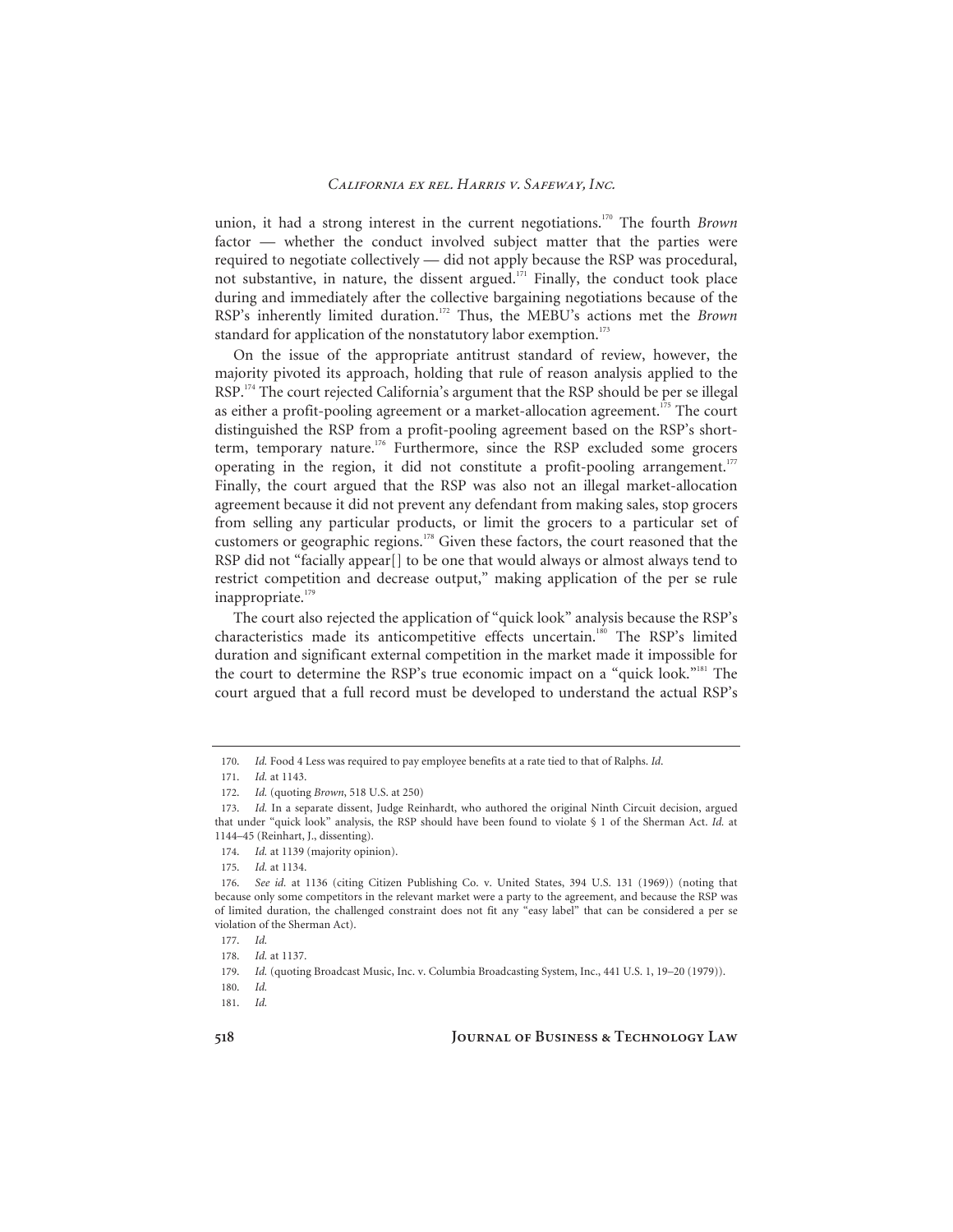economic impact.<sup>182</sup> The unique features strongly suggested that the agreement "might plausibly be thought to have a net procompetitive effect, or possibly no effect at all on competition."183 Given the inapplicability of the per se rule and truncated rule of reason, the presumptive rule of reason was the appropriate standard of review.<sup>184</sup>

# **IV. Analysis**

In *California ex rel. Harris v. Safeway, Inc.*, the Ninth Circuit declined to apply the nonstatutory labor exemption to the challenged RSP; consequently, multiemployer bargaining units face antitrust liability if they employ a temporary revenue sharing provision to counter union whipsaw tactics.<sup>185</sup> In addition, the court's narrow holding attached the rule of reason standard of review to temporary revenue sharing provisions.<sup>186</sup> The decision reflects federal courts' continued shift from formalistic line drawing to the rule of reason for assessing antitrust claims.<sup>187</sup> Although the court correctly linked the rule of reason to the complex economic nature of the challenged constraint, it unnecessarily limited the nonstatutory labor exemption's scope.<sup>188</sup> The court's restrictive reading grants unions a competitive advantage during collective bargaining, undermining the federal government's policy to encourage fair negotiations.<sup>189</sup> The Supreme Court should overturn the Ninth Circuit and shield temporary revenue sharing provisions between multiemployer bargaining units to further federal labor law's policy promoting equitable labor relations.<sup>190</sup>

# *A. The Ninth Circuit's Application of the Rule of Reason Continues the Federal Courts' Jurisprudential Shift Away from Formalistic Line Drawing, Protecting Complex Business Practices from Premature Condemnation Under the Sherman Act*

In *California ex rel. Harris v. Safeway, Inc.*, the Ninth Circuit properly rejected summary condemnation of the defendants' RSP through either "quick look" or per se analysis.<sup>191</sup> The court's adherence to the rule of reason continues federal courts'

<sup>182.</sup> *See id.* ("One might want to have an understanding of the market impact of other competitors . . . an understanding whether other competitors were waiting in the wings to exploit any anticompetitive market by their entry  $\dots$ ").

<sup>183.</sup> *Id.* at 1138 (citing Cal. Dental Ass'n v. FTC, 526 U.S. 756, 771 (1999)).

<sup>184.</sup> *Id.* at 1139.

<sup>185.</sup> *Id.* at 1134–35.

<sup>186.</sup> *Id.* at 1139.

<sup>187.</sup> *See infra*, Part V.A.

<sup>188.</sup> See infra, Part V.B.

<sup>189.</sup> *See infra,* Part V.B.

<sup>190.</sup> *See infra,* Part V.B.

<sup>191. 651</sup> F.3d at 1139.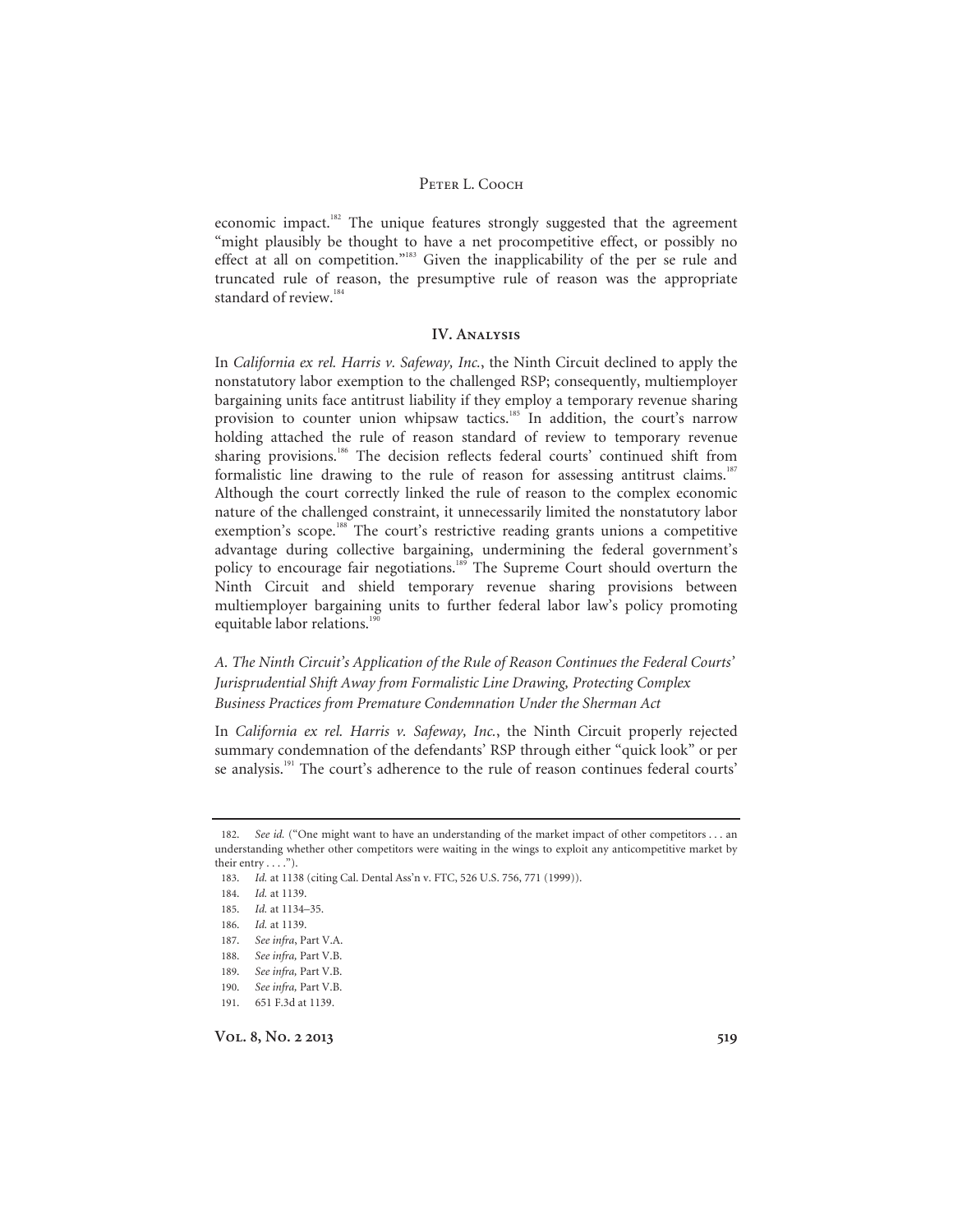emphasis on minimizing the use of bright line standards in antitrust litigation.<sup>192</sup> In future antitrust challenges to complex bargaining tactics, applying the rule of reason standard will help further the federal antitrust policy of condemning only unreasonable restraints of trade, promoting the efficient allocation of resources, and avoiding false positives.<sup>193</sup>

The court properly ruled on the issue of whether the per se or "quick look" rules applied to the RSP because it placed the provision in the appropriate context.<sup>194</sup> The unique circumstances surrounding the RSP — its limited duration and the existence of other competitors in the market — suggest that a court cannot determine the agreement to be "anticompetitive on its face."<sup>195</sup> In other words, internal and external factors minimize the risk of anticompetitive effects.<sup>196</sup> With other competitors in the market, appropriate incentives remained to prevent the firms from taking anticompetitive action.<sup>197</sup> In addition, given the agreement's temporary nature, the individual firms within the MEBU are motivated to keep prices at competitive levels during and after collective bargaining.<sup>198</sup> As a result, the internal and external competition would mitigate the MEBU's ability to raise prices or reduce output, preventing anticompetitive outcomes.<sup>199</sup>

Since the Supreme Court has stressed the need to avoid false positives and embraced economic modeling to analyze challenged practices, defaulting to the rule of reason is necessary to ensure that trial courts effectuate those policies.<sup>200</sup> Full development of the record through rule of reason analysis will reduce the occurrence of false positives.<sup>201</sup> By avoiding formalistic rules, federal courts can adequately assess the actual competitive effect of a challenged business practice.<sup>202</sup> In turn, fewer beneficial practices will be condemned.<sup>203</sup> In the instant case, the RSP's

<sup>192.</sup> *See, e.g.*, Leegin Creative Leather Prods., Inc. v. PSKS, Inc., 551 U.S. 877 (holding that rule of reason analysis applies to vertical agreements to fix minimum resale prices); Cont'l T.V., Inc. v. GTE Sylvania Inc., 433 U.S. 36 (1977) (overruling the per se illegality of vertical territorial restraints in favor of the rule of reason).

<sup>193.</sup> *See infra* notes 200–08 and accompanying text.

<sup>194.</sup> *See* Neal R. Stoll & Shepard Goldfein, *Danger of Rudimentary Economics: 'Safeway' Competitive Effects Analysis,* N.Y. L.J., Aug. 9, 2011, *available at* http://www.skadden.com/sites/default/files/publications/ Publications2498\_0.pdf (noting that judges' risk presuming that a practice is anticompetitive when they fail to analyze the context of the restraint).

<sup>195.</sup> *See id.* (criticizing Judge Reinhardt's dissenting opinion for failing to consider critical aspects of the RSP, including its effects and temporal limitation).

<sup>196.</sup> *Id.*

<sup>197.</sup> Cal. *ex rel.* Harris v. Safeway, Inc., 651 F.3d 1118, 1136 (9th Cir. 2011).

<sup>198.</sup> *See* Stoll & Goldfein, *supra* note 194 ("The temporal limitation, however, is critical to the entire inquiry as it discourages the parties from functioning as a cartel.").

<sup>199.</sup> *See* Stoll & Goldfein, *supra* note 194.

<sup>200.</sup> *See* Bernard, *supra* note 57, at 591.

<sup>201.</sup> *See* Stoll & Goldfein, *supra* note 194.

<sup>202.</sup> *See* Stoll & Goldfein, *supra* note 194.

<sup>203.</sup> *See* Stoll & Goldfein, *supra* note 194.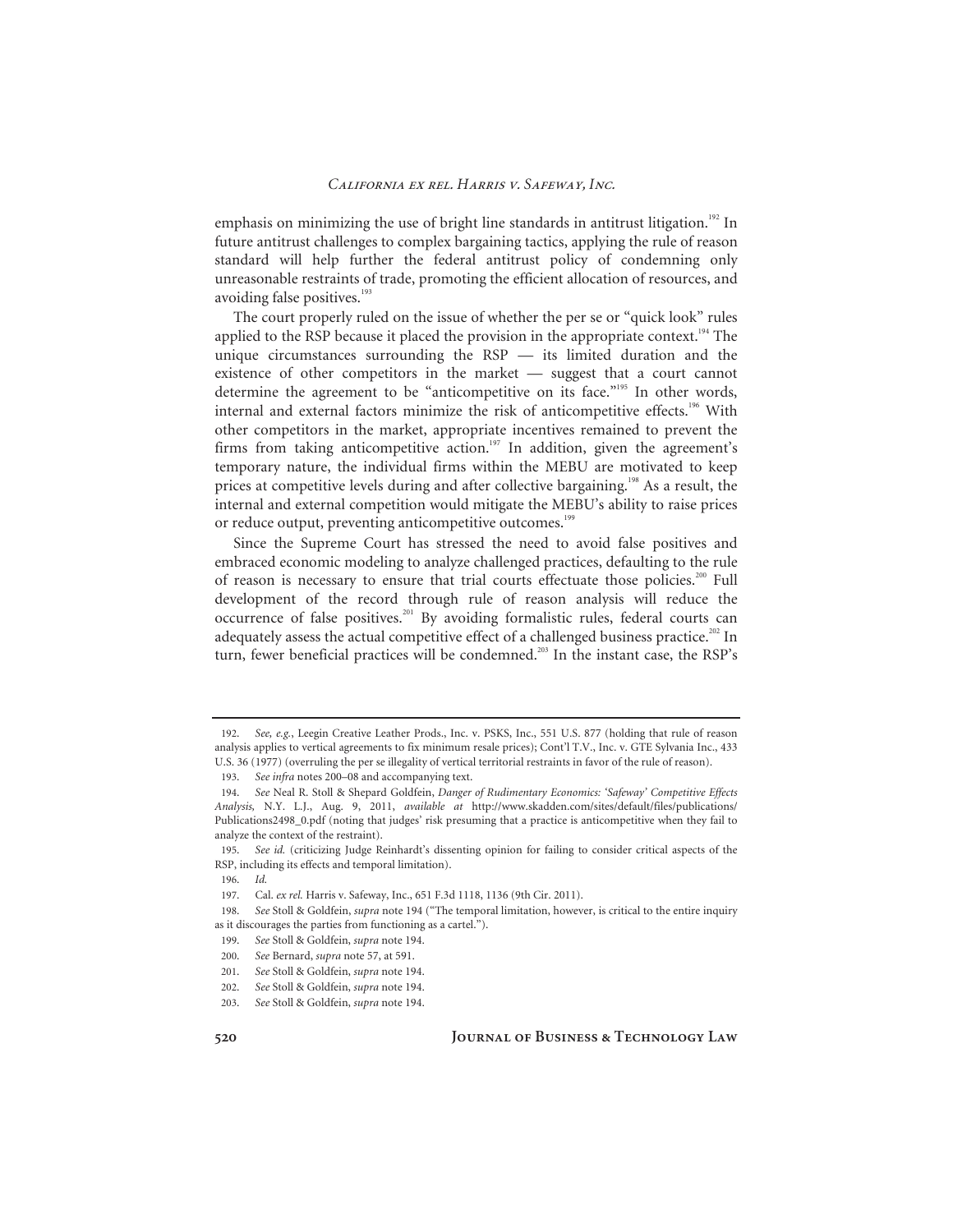unique circumstances indicate a plausibility of neutral or procompetitive effects.<sup>204</sup> If the RSP allowed the grocers to withstand union pressure, preventing abovemarket labor costs, consumers would benefit from the corresponding lower prices.<sup>205</sup> Without all the facts on the record, the court could not adequately assess the RSP's impact.206 Since the RSP's economic impact is uncertain, imposing liability based on a limited record would increase the risk of "mistaken inferences" by the judge.<sup>207</sup> Instead, by applying rule of reason analysis, litigants can establish an appropriate foundation, allowing courts to fully comprehend the challenged agreement's impact on consumer welfare.<sup>208</sup>

*B. The Ninth Circuit's Improper Application of the* Brown *Factors to the Grocers' RSP Unnecessarily Limits the Scope of the Nonstatutory Labor Exemption, Giving Unions a Competitive Advantage During Collective Bargaining*

Though the Ninth Circuit correctly held that the rule of reason applies to the RSP, the court misapplied the *Brown* factors and consequently failed to insulate the RSP from antitrust scrutiny.209 As a result, the decision unnecessarily limits the scope of the nonstatutory labor exemption and gives unions a competitive advantage during collective bargaining.<sup>210</sup> The threat of antitrust liability will discourage employers from using revenue sharing provisions during labor negotiations.<sup>211</sup> Alternatively, the nonstatutory labor exemption, if applied, would further equitable collective bargaining by protecting the integrity of multiemployer bargaining units.<sup>212</sup>

The Ninth Circuit errantly constrained the nonstatutory labor exemption by misapplying the Supreme Court precedent in *Brown*. 213 The *Brown* factors and the decision's underlying concerns are satisfied by the defendants' RSP.<sup>214</sup> First, the provision was "inextricably intertwined with the collective bargaining process."<sup>215</sup> The RSP, lasting for a limited period, was intended to mitigate the union's whipsaw

209. *Harris*, 651 F.3d at 1140 (Kozinski, J., dissenting).

<sup>204.</sup> Cal. *ex rel.* Harris v. Safeway, Inc., 651 F.3d 1118, 1138 (9th Cir. 2011) (quoting Cal. Dental Ass'n v. FTC, 526 U.S. 756, 771 (1999)).

<sup>205.</sup> *See* John A. Litwinski, *Regulation of Labor Market Monopsony*, 22 BERKELEY J. EMP. & LAB. L. 49, 58–59 (2001).

<sup>206.</sup> *See* Stoll & Goldfein, *supra* note 194.

<sup>207.</sup> *See* Bernard, *supra* note 57, at 591.

<sup>208.</sup> *See supra* notes 92–95 and accompanying text.

<sup>210.</sup> *See id.* (noting that "the unions would . . . upset the prevailing competitive balance, crippling the target and ruining any chance of bargaining as a group").

<sup>211.</sup> *Id.* at 1144.

<sup>212.</sup> *See* Stoll & Goldfein, *supra* note 194 (noting that "whipsaw tactics are intended to force an employer to settle early or split from an MEBU by harming that employer to the benefit of its competitors").

<sup>213.</sup> *See Harris*, 651 F.3d at 1140 (Kozinski, J., dissenting) (arguing that the majority incorrectly decided the issue because it "fail[ed] to grapple with the complex dynamics of th[e] case").

<sup>214.</sup> *Id.* at 1140–44.

<sup>215.</sup> *Id.* at 1140 (citing Brown v. Pro Football, Inc., 518 U.S. 231, 250 (1996)).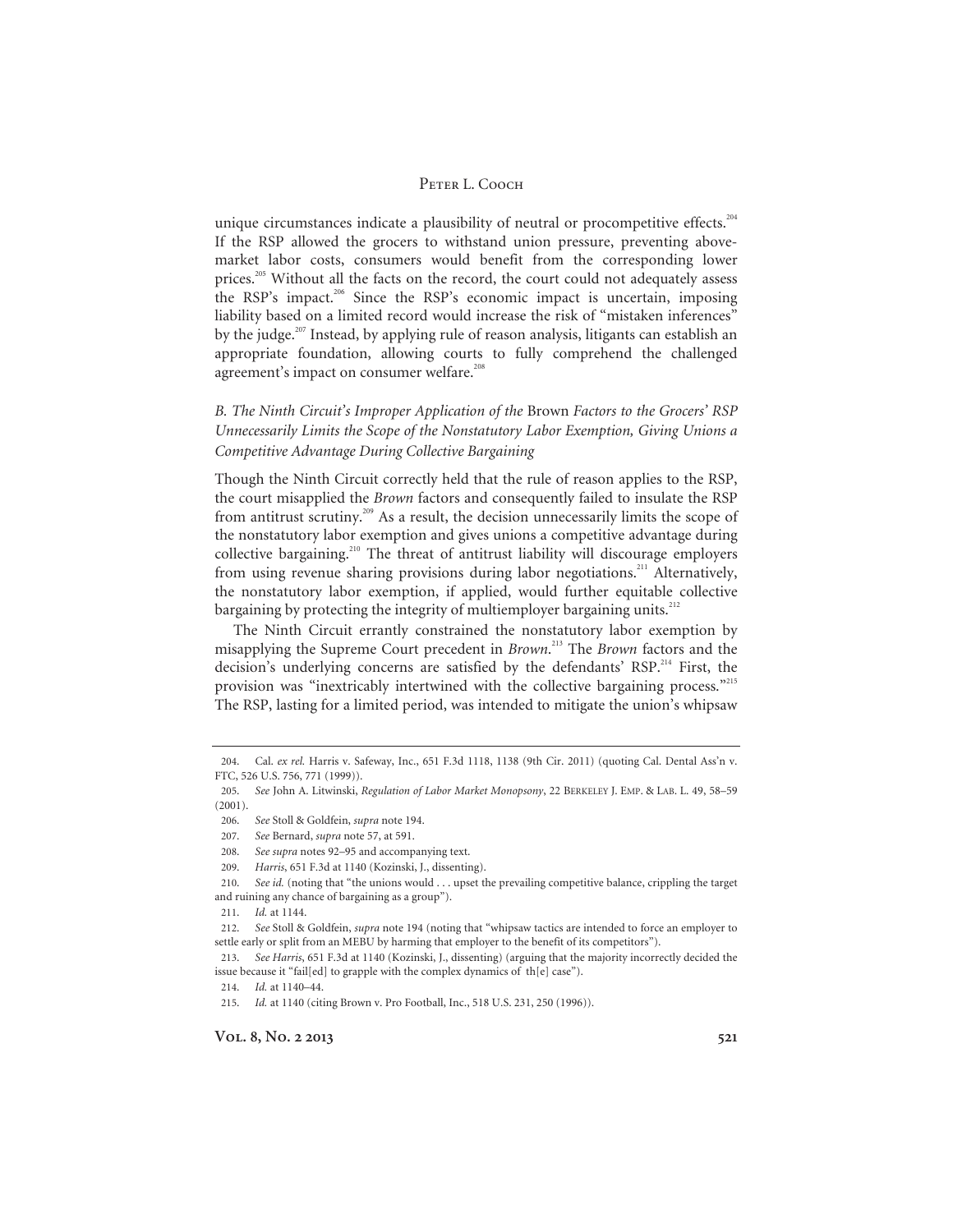tactic.<sup>216</sup> The provision, therefore, was directly related to the negotiations.<sup>217</sup> Second, both the Supreme Court and National Labor Relations Board have previously sanctioned the use of economic weapons to combat whipsaw tactics.<sup>218</sup> Since the RSP was designed to maintain group cohesion during collective bargaining, it promoted healthy negotiations.<sup>219</sup> Thus, the RSP provided balance and was "unobjectionable as a matter of labor law and policy."<sup>220</sup> Third, the RSP concerned only parties with a direct stake in the outcome of the collective bargaining agreement.<sup>221</sup> Although Food 4 Less had a separate union contract, its agreement expired the following month.<sup>222</sup> As a practical matter, the current dispute's outcome would determine the nonmember's new contract terms.<sup>223</sup> The fourth *Brown* factor — whether the conduct involved subject matter that the parties were required to negotiate collectively — was irrelevant.<sup>224</sup> In *Harris*, unlike in *Brown*, the challenged practice was a procedural bargaining tactic rather than a substantive contract term.225 Therefore, asking whether the practice related to "wages, hours, and working conditions" is unnecessary.<sup>226</sup> Finally, the conduct occurred during and immediately after negotiations due to the RSP's temporal limitation.<sup>227</sup> Thus, the majority rested its decision on an improper application of the *Brown* factors, undermining federal labor policy.<sup>228</sup>

As a matter of policy, the federal judiciary should expand the nonstatutory labor exemption to include temporary revenue sharing provisions designed to maintain group cohesion during labor disputes.<sup>229</sup> Liberal application of the exemption would protect balanced negotiations between employer and union during collective bargaining.230 Without the implicit exemption, the court limits a bargaining unit's

229. *See supra* notes 230–39 and accompanying text.

230. *See Harris*, 651 F.3d at 1140 (Kozinski, J., dissenting) ("[W]hipsaw tactics are particularly devastating for employers, because 'the union strikes against one member of a multiemployer bargaining unit, but allows the other employers to continue operating in order to maximize the competitive pressure brought to bear upon the struck member . . . ; the idea is thereby to force each employer individually to capitulate through a series of such strikes, thus defeating their attempting to stand together.'" (quoting Int'l Bhd. Of Boilermakers v. NLRB, 858 F.2d 756, 760 (D.C. Cir. 1988))). Previously, courts had upheld revenue sharing provisions, reducing the need for further antitrust scrutiny. *See* Kennedy v. Long Island R.R., 319 F.2d 366, 368 (2d Cir. 1963) (upholding the use of a strike insurance plan where both struck and non-struck railroads paid into a fund that

<sup>216.</sup> *Id.*

<sup>217.</sup> *Id.*

<sup>218.</sup> *Id.* at 1141 (citing NLRB v. Brown, 38 U.S. 278 (1965)).

<sup>219.</sup> *Id.*

<sup>220.</sup> *Brown*, 518 U.S. at 238.

<sup>221.</sup> *See Harris*, 651 F.3d, at 1142 (Kozinski, J., dissenting) (citing *Brown*, 518 U.S. at 250).

<sup>222.</sup> *Id.*

<sup>223.</sup> *Id.*

<sup>224.</sup> *Id.* at 1143 (citing *Brown*, 518 U.S. at 250).

<sup>225.</sup> *Id.*

<sup>226.</sup> *Id.*

<sup>227.</sup> *Id.*

<sup>228.</sup> *See supra* text accompanying notes 215–27.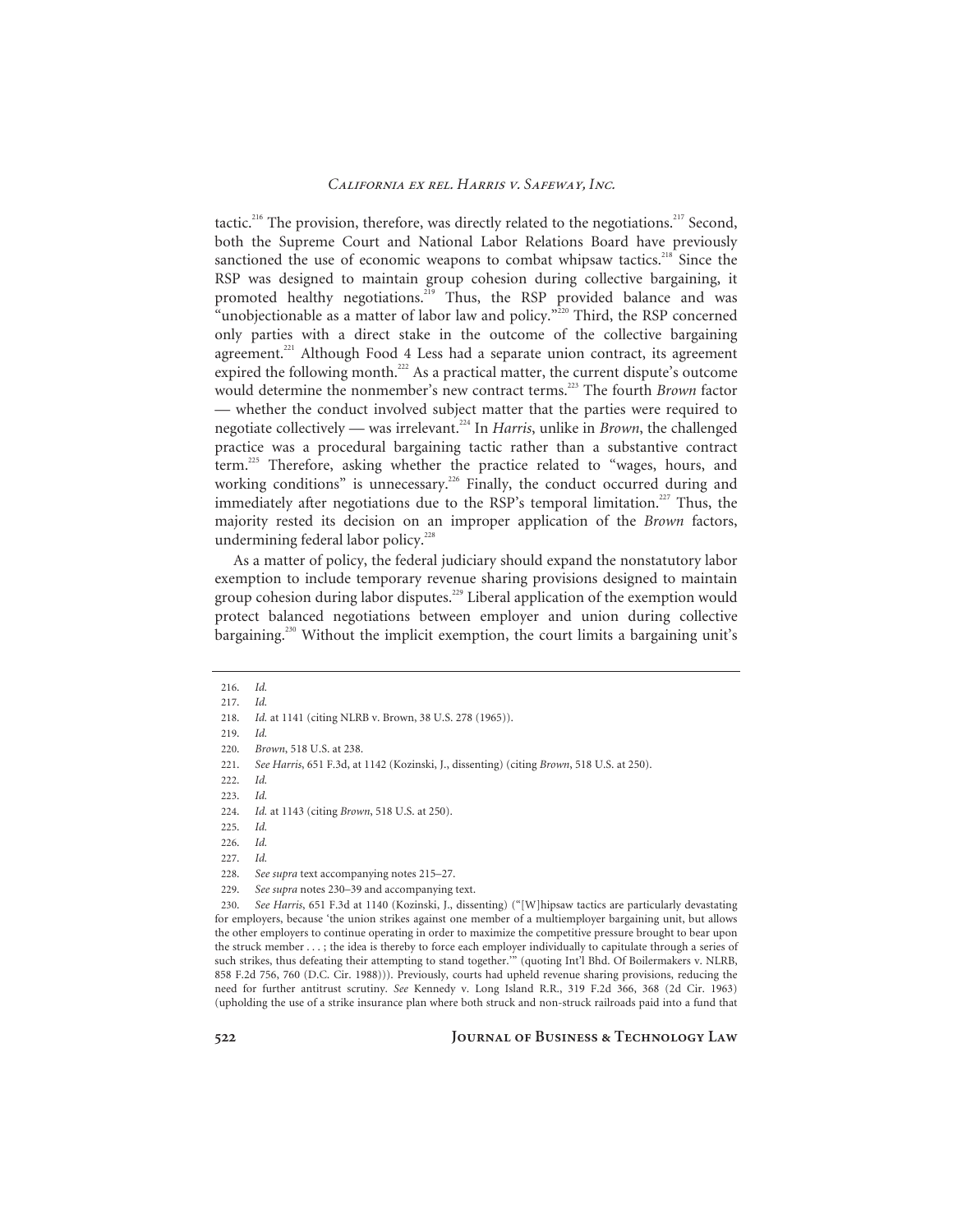ability to effectively combat whipsaw tactics.<sup>231</sup> Selective picketing erodes group unity because of the targeted financial pressure.<sup>232</sup> The lone firm's incentives change as pressure to settle or leave the group increases.<sup>233</sup> Because a multiemployer bargaining unit's temporary revenue sharing provision is not insulated from antitrust scrutiny, the potential liability increases the employers' costs of combating whipsaw tactics.<sup>234</sup> Since the threat of antitrust liability remains, the Ninth Circuit has created an imbalance of power favoring labor unions.<sup>235</sup>

The competitive imbalance will encourage unions to increase use of whipsaw tactics and threaten antitrust litigation, possibly affecting the outcome of negotiations and reducing equitable collective bargaining.<sup>236</sup> The court's holding increases labor costs, placing pressure on employers' profit margins, and ultimately raises prices for consumers.<sup>237</sup> Maintaining a balance of power during collective bargaining, however, would promote meaningful negotiations between employer and union and ensure that fair labor contracts are produced.<sup>238</sup> To do otherwise would undermine the "national policy . . . of promoting 'the peaceful settlement of industrial disputes by subjecting labor-management controversies to the mediatory influence of negotiation."<sup>239</sup>

# **Conclusion**

In *California ex rel. Harris v. Safeway, Inc.,* the Ninth Circuit's decision mismanages the intersection of antitrust and labor law.<sup>240</sup> Although, the decision correctly followed federal courts' preference for avoiding false positives over economical litigation, the nonstatutory labor exemption provided a superior path for resolving

supported struck railroads); Air Line Pilots Ass'n Int'l v. Civil Aeronautics Bd., 502 F.2d 453, 458 (D.C. Cir. 1974) (upholding a "Mutual Aid Pact" in which any struck bound members received payment from the other members equal to their increase in revenues resulting from the strike).

<sup>231.</sup> *Harris*, 651 F.3d at 1143–44 (Kozinski, J., dissenting).

<sup>232.</sup> *See* Stoll & Goldfein, *supra* note 194 (noting that "whipsaw tactics are intended to force an employer to settle early or split from an MEBU by harming that employer to the benefit of its competitors").

<sup>233.</sup> *Id.*

<sup>234.</sup> *See supra* note 30.

<sup>235.</sup> *See Harris*, 651 F.3d at 1140 (Kozinski, J., dissenting) (arguing that without the revenue sharing provision unions "would thereby upset the prevailing competitive balance, crippling the target and ruining any chance of bargaining as a group").

<sup>236.</sup> *See supra* note 233 and accompanying text.

<sup>237.</sup> *See* Litwinski, *supra* note 205, at 58–59 (noting that, in competitive markets, unions obtain wages higher than their workers' marginal products, raising costs for consumers).

<sup>238.</sup> *See Harris*, 651 F.3d at 1140 (Kozinski, J., dissenting) (noting that the revenue sharing provision was narrowly tailored to counter the union's divide-and-conquer strategy with the effect of helping keep all competitors in the market rather than letting one be whipped out by the strike).

<sup>239.</sup> *See* Brown v. Pro Football, Inc., 518 U.S. 231, 237 (1996) (citing United Mine Workers of America v. Pennington, 381 U.S. 657, 663 (1965) (quoting Fireboard Paper Products Corp. v. NLRB, 379 U.S. 203, 211  $(1964)$ ).

<sup>240.</sup> *See supra* Parts IV.A–B.